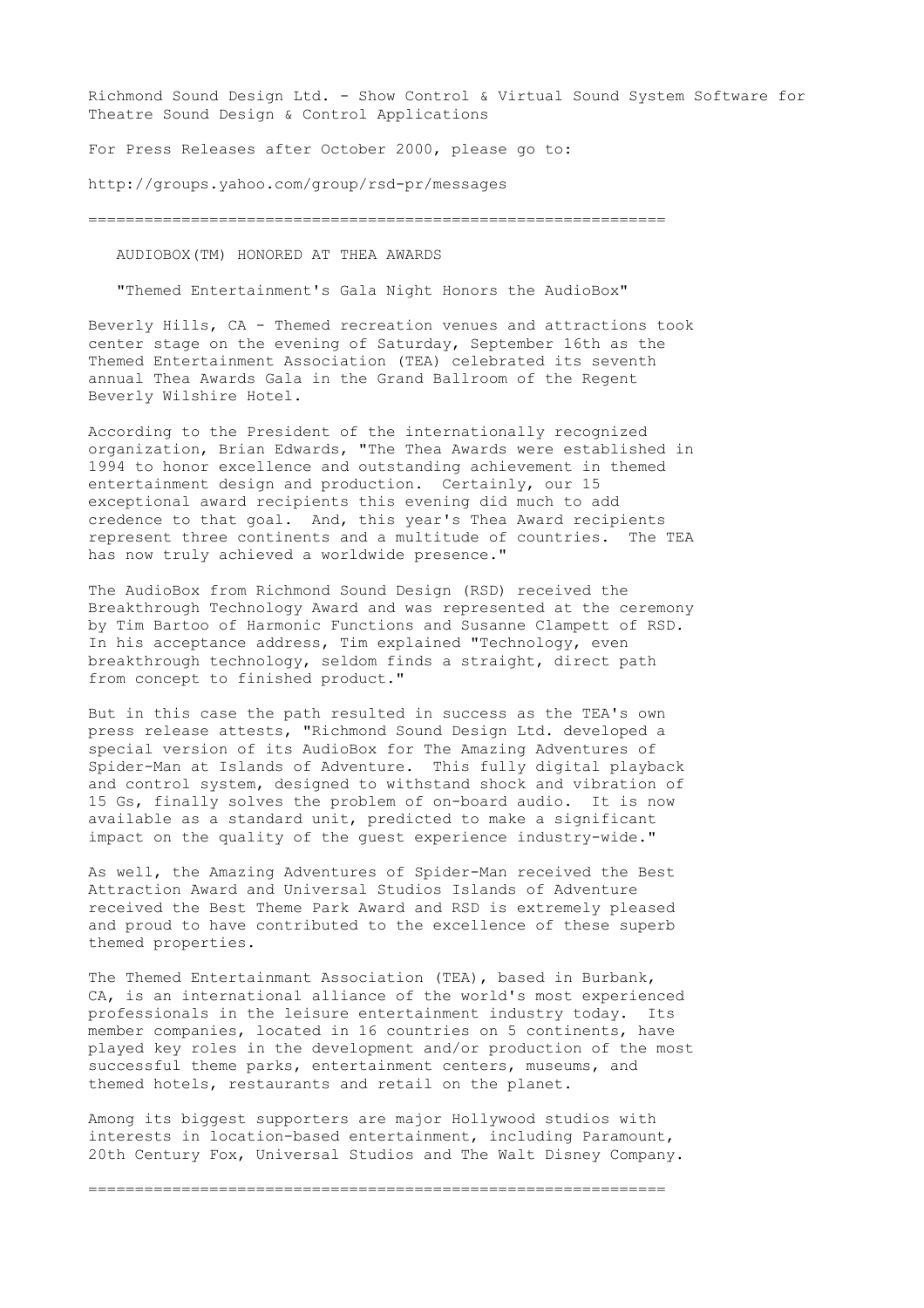AudioBox(TM) Key to EXPO Exhibit at Frankfurt Airport

"Frankfurt Airport Showcases 'Mobility in the Future'"

Frankfurt/Main, Germany, 2000 July 10. Richmond Sound Design Ltd. (RSD) is pleased to announce that our AudioBox sound and show controller has been installed as the key diffusion element to the 'Mobility in the Future' exhibit at the Frankfurt Airport.

This exhibit is one of the 700 registered "Projects around the World" that accompany EXPO 2000. This multimedia installation was designed jointly by the AIRail Partners, Satis&Fy and Supreme Particles. The high-tech interactive concepts using camera motion tracking and non-linear show control were designed and installed by Michael Saup and Louis-Philippe Demers of Supreme Particles.

For more detailed technical information about this exhibit and other projects by Supreme Particles and Satis&Fy please visit their web sites:

http://www.processing-plant.com http://www.particles.de http://www.satis-fy.de

About the AIRail Partners' "Mobility in the Future" exhibit

The AIRail Partners? That's the Frankfurt Airport company, FAG (short for Flughafen Frankfurt/Main AG), Deutsche Bahn AG (the German railway service), and Deutsche Lufthansa AG. Together they are working in partnership to develop new approaches to integrated transport systems.

At the launch, guests from the worlds of politics, business, the arts, and journalism were welcomed by the German Transport Minister, Reinhard Klimmt; the Hesse state premier, Roland Koch; and the mayor of the city of Frankfurt, Joachim Vandreike. This was followed by presentations on the AIRail partnership and the exhibition concept by Dr. Wilhelm Bender, the chairman of FAG's Executive Board; Dr. Christoph Franz, in charge of passenger transport at Deutsche Bahn AG; and Dr. Karl-Friedrich Rausch, head of Lufthansa's Passage Airline division.

World of Mobility

The Exhibition "Mobility in the Future", located in the connector building between Terminal 1 and the Long-distance Train Station/AIRail Terminal, is part of one of the 700 "Projects around the World" that are accompanying EXPO 2000. These exhibitions explore the EXPO theme, "Humankind-Nature-Technology", through local connections and topics. The AIRail Partners' exhibition creates a link right from Frankfurt Airport - one of Europe's key transport hubs and the gateway to EXPO 2000 for visitors from all over the world - to the "Mobility" project at EXPO in Hanover, which is in Hall 4 of the Theme Park.

The exhibition space presents a "mobile" multimedia world that explores the theme of networked transport by means of light effects, film and sound. Meanwhile, the attached "Chill-out Zone" focuses on comfort, relaxation and information. There's also a stage for a program of events to be held over the five months of the exhibition. Details of upcoming events will be flagged in press releases and on the AIRail Partners' web site,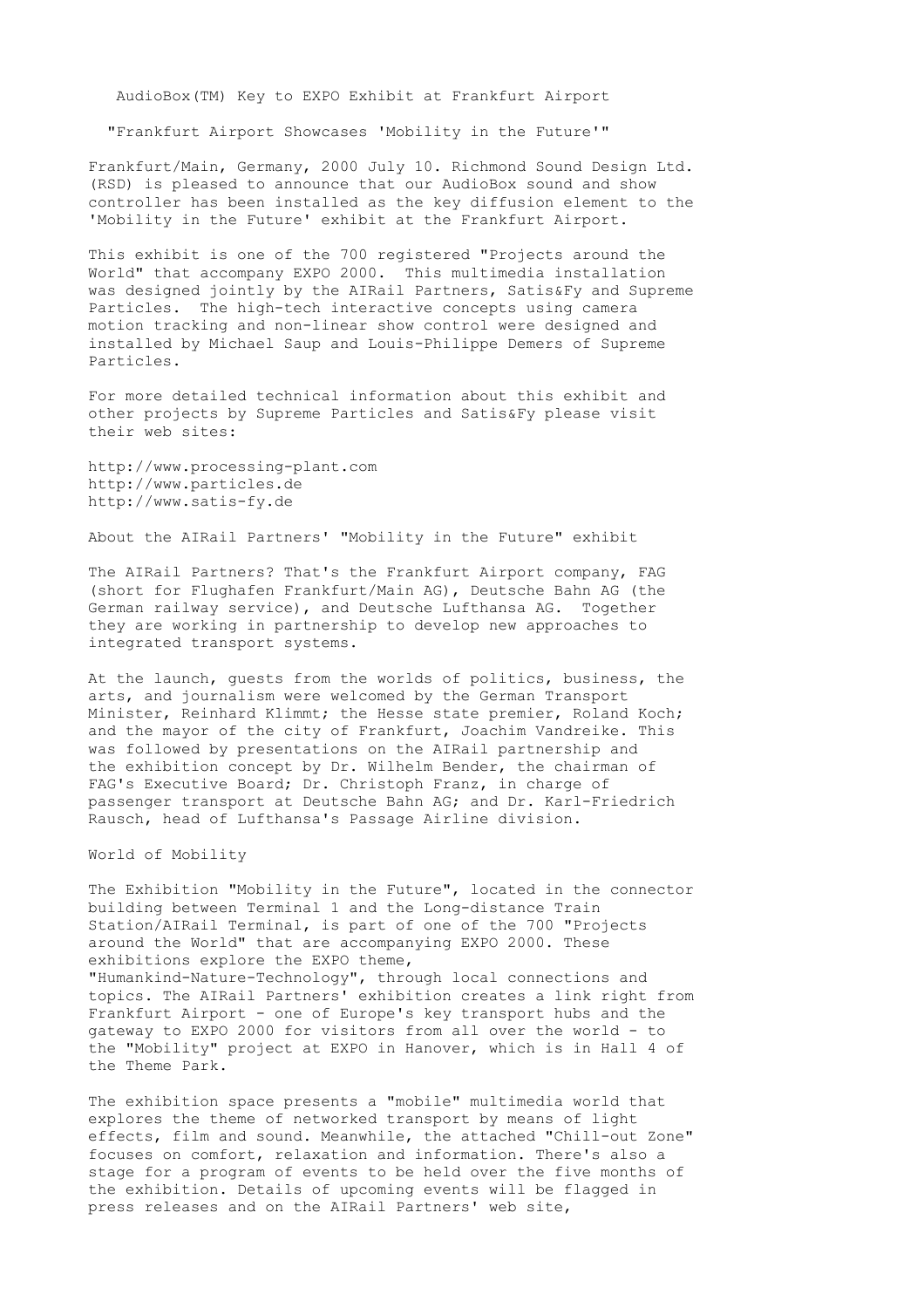www.airail-partners.com Facts, Dates and Figures on the AIRail Partners' Exhibition "Mobility in the Future" When? During EXPO 2000, from June 1 to October 31, 2000 Opening hours: daily, except Mondays, from 10:00 to 18:00 Admission free Where? Frankfurt Airport, in the connector building between Terminal 1 and the AIRail Terminal (Long-distance Train Station) Theme: Transport systems integration for improved mobility Frankfurt Airport as an integrated transportation hub Comfortable, seamless, environmentally friendly travel, amid growing passenger and freight volumes Exhibits: Interactive "Travel World": Diameter: 12 m, 31 Plexiglas pillars in a circular array in the AIRail Partners' colors: red (DB), yellow (LH), blue (FAG: central pillar) Visitors pass through light barriers, triggering light effects, video images and sounds "Suitcase Cinema": Booth in the shape of a giant RIMOWA suitcase presenting the Railway Check-in pilot program for Stuttgart-Frankfurt. Visitors enter the suitcase for a video presentation on baggage transfer "Chill-Out Zone": Relaxation zone with comfortable armchairs. Varying light and sound effects create alternately speedy and peaceful atmosphere. Three globe counters with touch-screen terminals provide information on AIRail Partners, transport systems integration, Railway Check-in pilot project, environment ============================================================== AudioBox(TM) at ACMC2000 interFACES "Richmond Sound Design AudioBox Workshop in Australia" Brisbane, Australia, 2000 July 5 to 8 -- Richmond Sound Design (RSD) is pleased to announce that, as part of the Australasian Computer Music Conference: interFACES, a workshop on the Richmond Sound Design AudioBox will be conducted.

The Australasian Computer Music Conference 2000 will take place Wednesday 5 July to Saturday 8 July 2000 and is sponsored by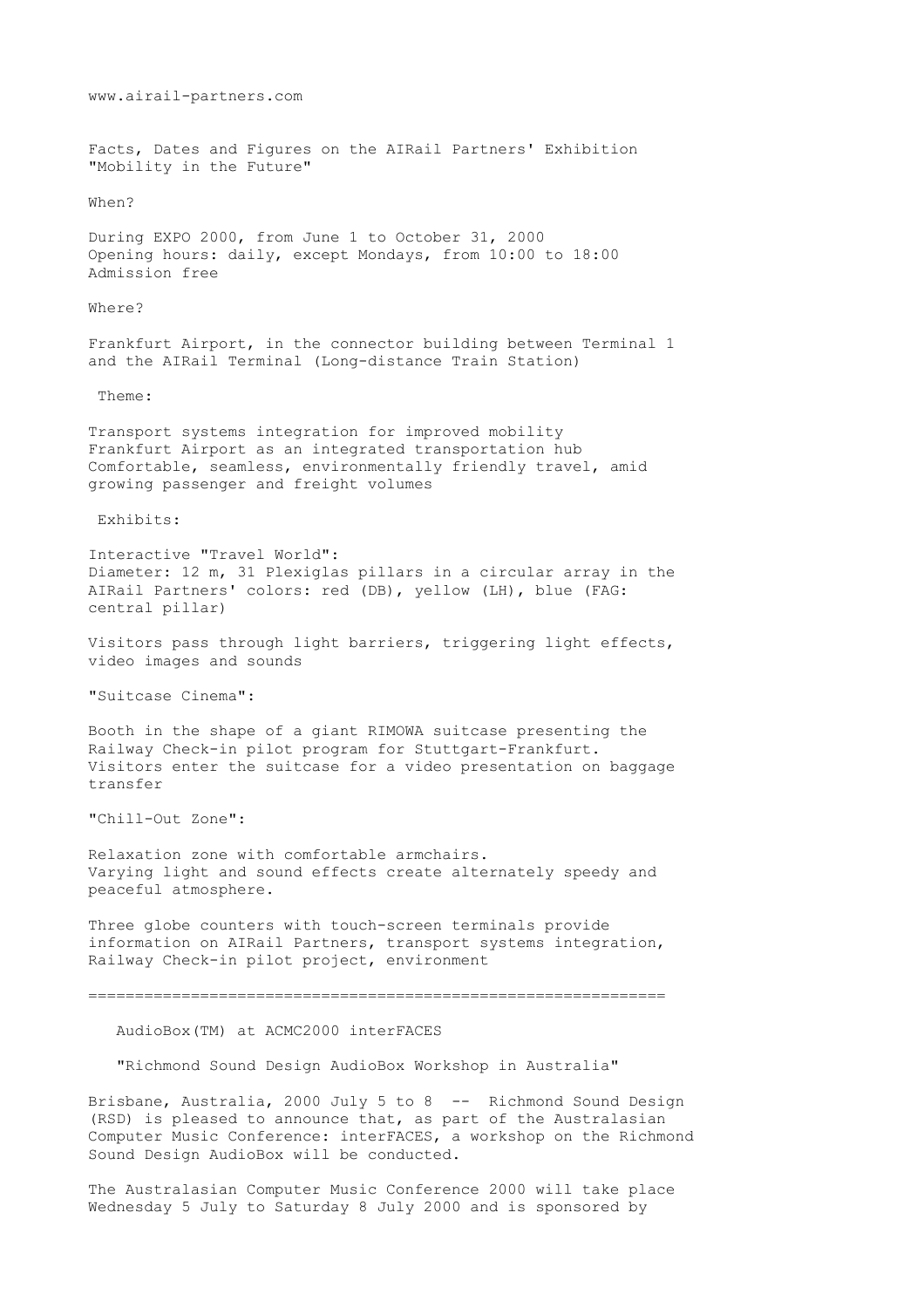Queensland University of Technology, Brisbane, Australia. For further information please visit the Conference web site:

http://acma.asn.au/

The RSD AudioBox and Third Monk Software's ABControl Macintosh software provide an ideal platform for the design and presentation of multi-channel, multi-speaker electro-acoustic music diffusion.

The AudioBox is a hardware system which provides 16 channels of asynchronous hard disc audio playback and a 16 X 16 real-time DSP based matrix mixer. The matrix provides level control on all inputs and outputs and individual level control of each of the 256 crosspoints. In addition, delay and equalisation is available for all inputs and outputs. All level control parameters are dynamically adjustable in real-time providing the facility for complex spatial gestures and dynamic moves.

ABControl software provides an intuitive user interface for the AudioBox. This software has been designed with electro-acoustic music diffusion in mind and has been employed on a number of electro-acoustic concert programs in Canada and elsewhere. ABControl provides facilities for diffusion cue lists, real-time diffusion control with movement capture, algorithmic diffusion generators, and vector based physical-speaker-independent speaker maps. Speaker maps allow for some degree of translation of a diffusion from one speaker set-up to another.

This workshop presentation will introduce the AudioBox and ABControl as a one-box solution for concert diffusion. The presentation will also consider the application of this system to soundscape installations, and sound effects and music playback for theatre. The workshop will address issues of performance, improvisation and compositional process.

The related topics of human computer interaction, acoustics, psycho-acoustics and spatialisation will also be considered. Samples of various electro-acoustic compositions realised with the AudioBox will be presented during the workshop. Workshop presenter Ian Stevenson will highlight the application of the AudioBox to refined diffusion of acousmatic and electroacoustic music in concert performance situations. Ian Stevenson brings experience from the use of the AudioBox in theatrical and soundscape installation projects as well as extensive experiments in music spatialisation.

==============================================================

# SOUND TRAVELS WITH AUDIOBOX

"Sarah Peebles' Comments on using the AudioBox"

Toronto, Canada, 2000 June 17 -- The SOUND TRAVELS Concert was a great success at Gibraltar Point Centre for the Arts on Toronto Island. It was a weekend of outdoor walks, discussions and electroacoustic concerts. Please go to www.interlog.com/~cansound for more information.

Canadian composer Sarah Peebles presented "Where the Wild Things Went," an eight channel surround sound diffusion piece using Richmond Sound Design's AudioBox(TM) as an essential presentation element. Here is what Sarah says about this composition: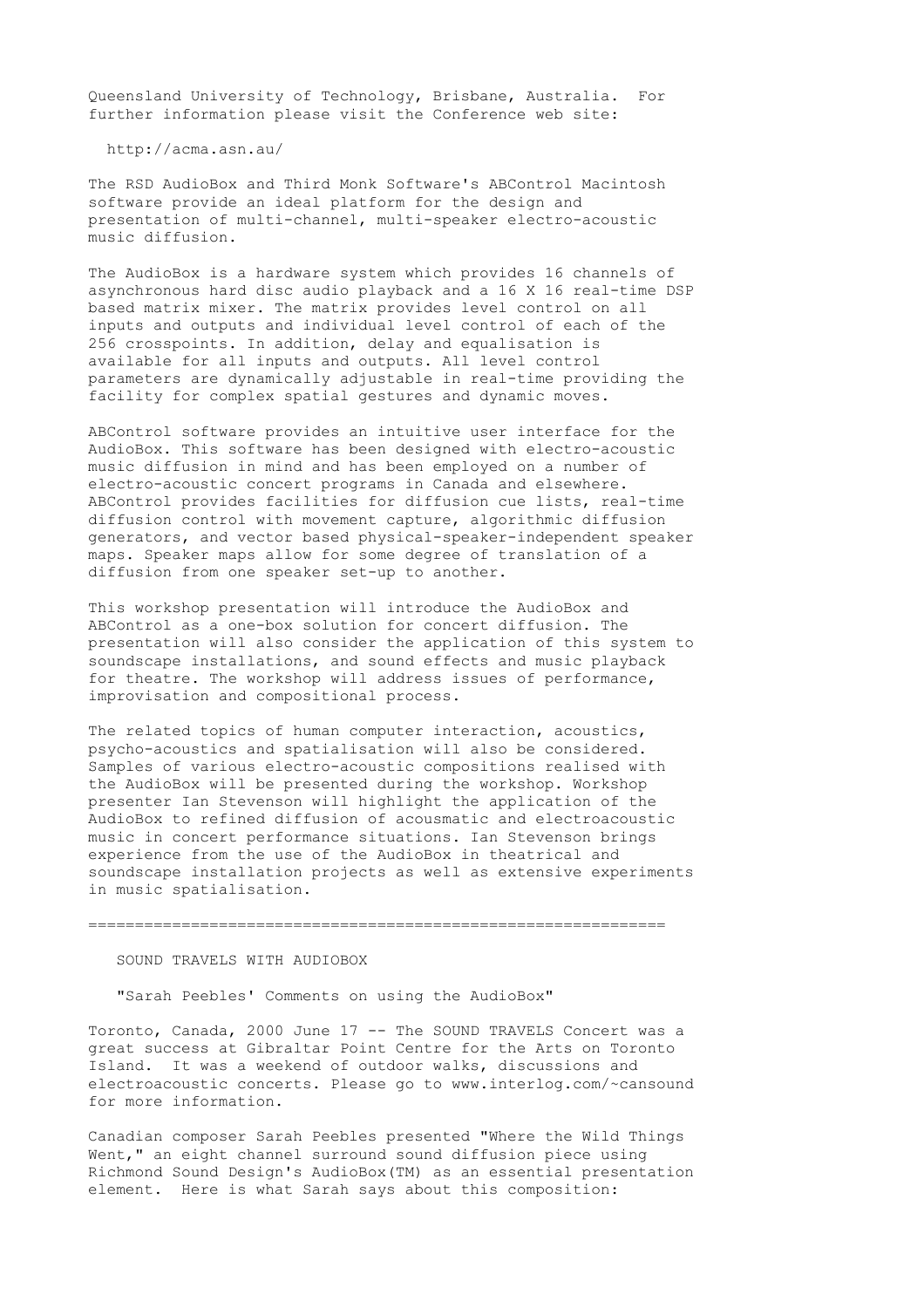'Where the Wild Things Went' was originally created in stereo for 'The Female of the Species' CD compilation, and was amended for surround sound performance at the Banff Centre for Sound Travels in September, 1999. It is a "comprovisation" - a series of predetermined, memorized moves which allow for some improvisation by myself as well as for some chance operations within the computer.

 This piece features samples of birds, insects and strange creatures which I've gathered in N. America and Japan over the years (which are accessed from within my computer). It was performed live: between one and eight discrete channels of sound move through any combination of eight loudspeakers at the same time.

 These sounds are guided by my perceptions of multiple events moving around me in space which I amended on the fly: using a mouse and keypad on my right (attached to ABControl and The AudioBox), I choose when to stop, start and modify pre-set stereo spatial movements (e.g., counter-rotations, slow crossfades, quasi-random movements - all pre-sets which I developed for the piece); at the same time, using a mouse and keypad on my left (attached to my Macintosh), I control volumes, choose groups of sampled materials, and select between one and five (simultaneous) "patches" from within a framework I have created using Max programming language - simple algorithms which create cyclic, random walk, and multiple delay patterns.

 Max is an object-oriented programming environment which sends either MIDI or SMPTE information to other applications either within the computer or to an external source. ABControl software and The Richmond Sound Design AudioBox work together as a sound spatialization system.

"Where the Wild Things Went" in surround sound was premiered in 1999 at the Banff Centre for the Arts and New Works Calgary (Alberta), and received additional performances at the Logos Foundation (Ghent), and City University (London) in Winter, 2000.

"The Female of the Species" CD compilation (law and auder records, 3/99 /email: PEarle@compuserve.com or inquire with Verge Distribution: TEL/FAX 905-852-9745 [www.vergemusic.com] [verge@durham.igs.net]

==============================================================

'PAN' FLIES WITH AUDIOBOX(TM)

"'Pan' Production Prevails in Sydney"

Sydney, Australia, 2000 June 22 --

Richmond Sound Design Ltd. (RSD) today announced the use of their AudioBox in 'Pan,' described by Connections Magazine in their May 2000 issue as "the most ambitious theatre production yet undertaken in the southern hemisphere."

'Pan' opened May 14th after almost three months pre production in Sydney's largest and grandest theatre, the Capitol. 'Pan' includes more than 50 tunes and over 200 sound effects. Associate Sound Designer Kelvin Gedye, says "There's a lot of under scoring, it's more a film approach."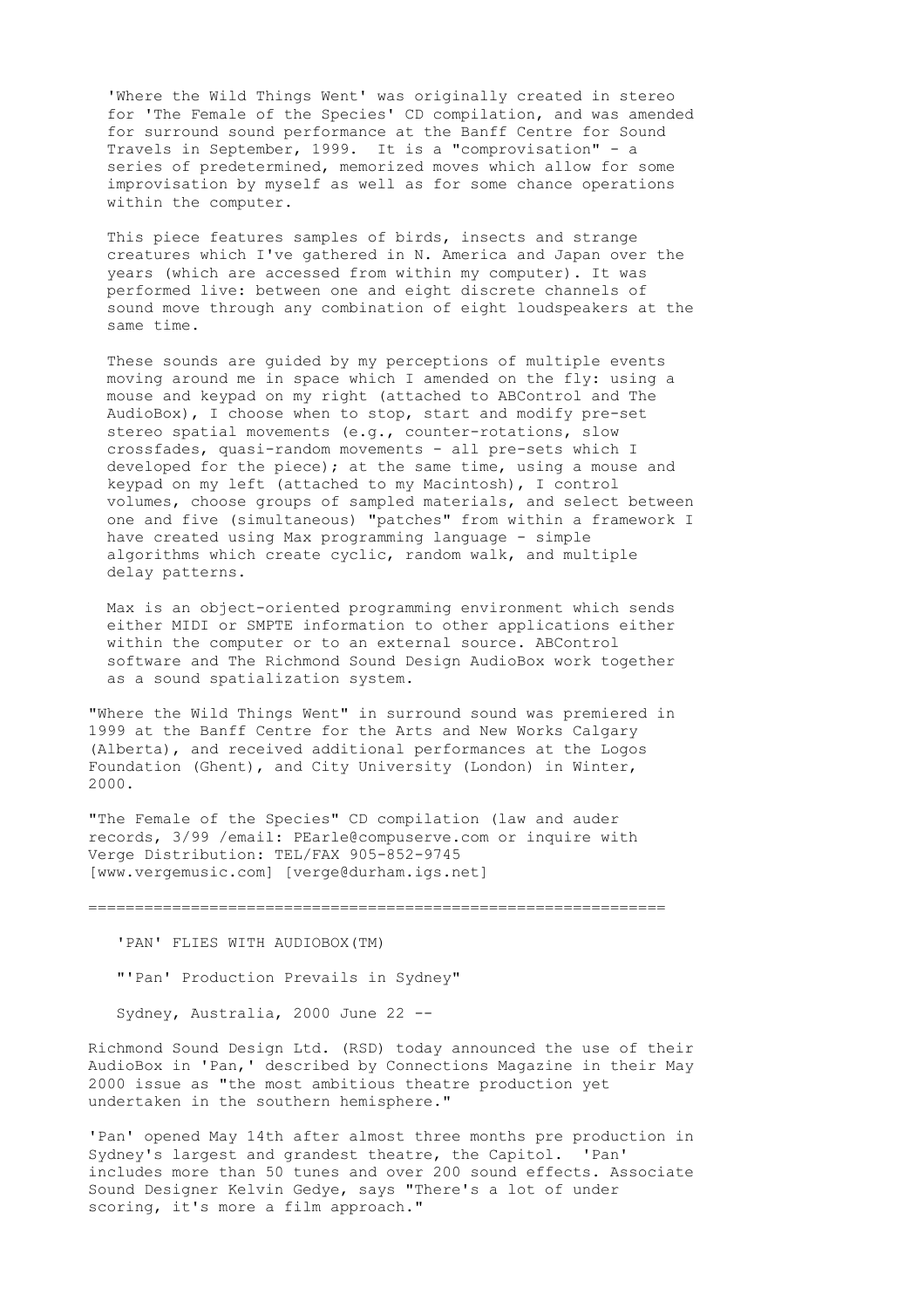Sound Operator Alix Campbell uses ABControl(TM) software on a Macintosh computer to control the AudioBox, a 16 channel, 16 output multi track hard disk playback and matrixed control system specifically designed for theatrical sound control. The ABControl software interface includes a mixer, matrix, and dynamic controls like EQ and time delay.

The complete article 'Pan Fights to get in the Air' is available on RSD's web site, by kind permission of Connections Magazine.

For the text version, please go to:

http://www.richmondsounddesign.com/txt/pan.txt

==============================================================

AME PROVIDES PROGRAMMING SERVICES FOR EXPO 2000 IN HANOVER

Hannover, Germany, 2000 May 24 --

Associates in Media Engineering (Glendale, California) is providing show control programming services for the Korea Pavilion at Expo 2000 in Hanover, Germany. Show producer, Last Communication Company of Seoul engaged AME to provide programming and technical support for Korea's cutting-edge Multi Dimension Cinema Hall.

The show, presented by the Korea Trade Investment Promotion Agency, conveys a message of environmental responsibility. A thirty minute film presentation, coupled with special effects, lasers, show action, and exquisitely costumed performers, interact with the images on the screen and demonstrate a harmonious co-existence of nature and technology.

AME worked closely with the show producers to provide event programming using Richmond Sound Design's "ShowMan" show control software. AME also provided technical support for integrating all of the show elements on site. "ShowMan" is one of the many show control programming protocols AME is fluent with!

Expo 2000 is an impressive world-class event running from June through October. For more information on this project, please contact Ken Wheatley at ken@media-engine.com or at (818) 662-9120.

==============================================================

CHARLIE RICHMOND HONOURED AT USITT

"CEO of RSD Receives Distinguished Achievement Award"

Denver, 2000 March 25 -- Richmond Sound Design Ltd. (RSD) is pleased to report that their President and CEO, Charlie Richmond, was presented the 'Distinguished Achievement Award in Sound Design 2000' by the United States Institute for Theatre Technology (USITT) at their annual Awards Banquet.

Professor Richard K. Thomas of Purdue University presented the award which states "Through your leadership and creativity, the sound designer is recognized as an essential member of the production design team, and the areas of computerized sound and show control have been revolutionized."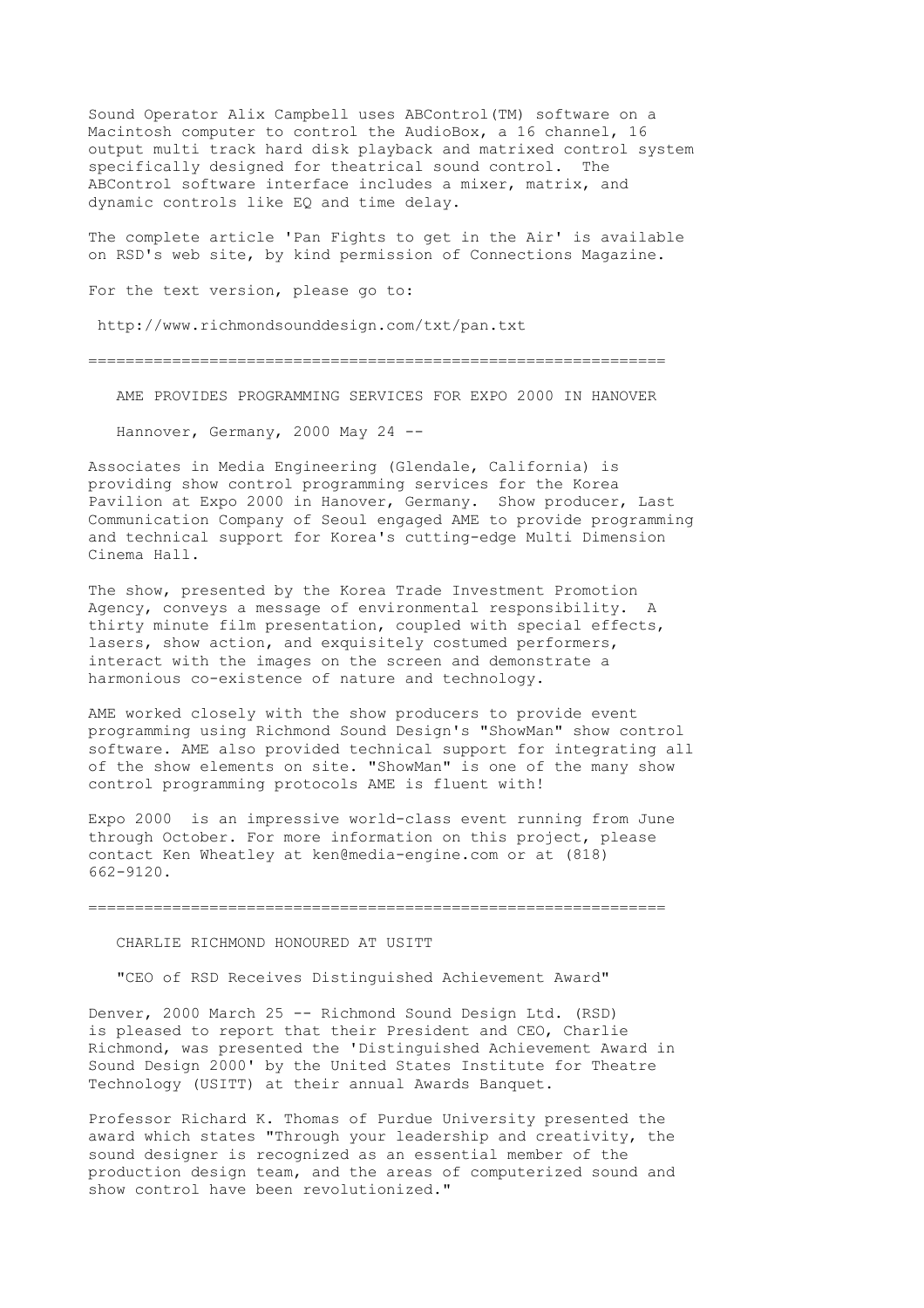Upon acceptance of the award Charlie stated "I accept this as a challenge to ensure Sound Design and Show Control are recognized as design elements in every single theatre."

==============================================================

### AUDIOBOX(TM) GETS EVEN BETTER

"Award Winning AudioBox now has 16 Channel Playback"

Vancouver, 2000 March 17 -- Richmond Sound Design Ltd. (RSD) today announced that the AudioBox, winner of the 1997 TCI Magazine Sound Product of the Year Award, now has full 16 channel synchronous and non-synchronous audio playback capability. This doubles the playback capacity of the original AudioBox without diminishing any of its other capabilities.

Current owners of the original version of the AudioBox, the Model 1616HD, can update it to the capabilities of the new Model AB1616 by simply exchanging their mother board with the new Model AB1616MB mother board, available at nominal cost. All other components remain compatible with the new mother board.

The AudioBox has gained enormous popularity in the short time it has been available to the theatre and themed entertainment industry. It was chosen for the Universal Islands of Adventure Theme park as the multi-channel sound and show control system for all ride vehicles in their 1999 EDDY Award Winning 'Amazing Adventures of Spider-Man' multimedia dark ride which opened in May 1999.

To read the Wired Magazine article about this ride entitled 'SCREAM MACHINE' please go here:

http://www.orlandorocks.com/ioa/pages/wired\_article\_on\_spidy.htm

==============================================================

AURA ACCOMPANY ALMEIDA TO THE GAINSBOROUGH

London, 2000 March 15

Continuing their long, close relationship with the celebrated north-London theatre company, Aura Sound Design are delighted to have been invited to work with the Almeida on their most ambitious and adventurous project to date: a season of Shakespeare in the ruined shell of the historic Gainsborough Film Studios in Shoreditch.

The season, which commenced on March 30th and will run for four months, features Ralph Fiennes in the lead roles of Coriolanus and Richard II in productions directed by Jonathan Kent. Kent and Fiennes previously collaborated on the Almeida's acclaimed productions of Ivanov and the Hackney Hamlet which subsequently transferred to Broadway. Both productions feature sound designs by Aura's John A Leonard, who will be continuing this collaboration at the Gainsborough Studios. The creative team for the shows also includes composer Jonathan Dove, lighting designer Mark Henderson and set designer Paul Brown.

The Gainsborough Studios, which border Islington and the City in London, enjoyed their heyday in the 1920s and '30s, providing a London home for the making of Alfred Hitchcock's early works, including The Lodger and The Lady Vanishes. This former power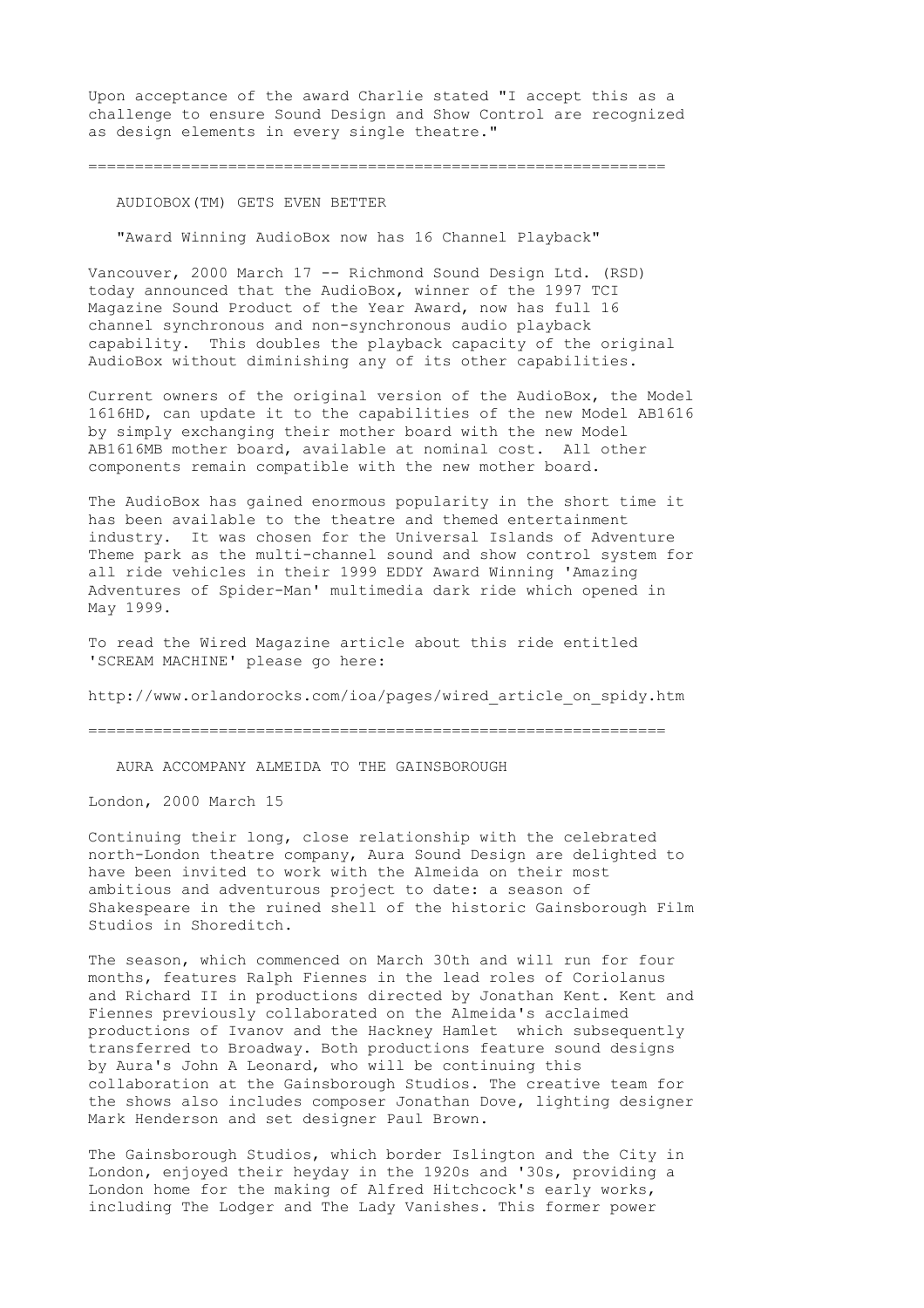generating station is due to be re-developed: prior to this, the Almeida have installed a temporary auditorium complete with bars and restaurant until the building gets demolished after the company leaves.

As well as designing the sound for the shows, Aura, as sound advisors to the Almeida, have been asked to specify a sound and communications rig which will serve the Gainsborough season, but which will then form the core of a new sound rig in the refurbished Almeida Theatre. Aura's recommended equipment list, produced with the Almeida's head of sound, Scott George, is based on many years of working on shows in the theatre. For loudspeakers, it includes twelve Meyer UPM-1P, four Meyer UPA-1Ps, two Meyer USW-1Ps powered loudspeakers and two Meyer MSL-2as, four Tannoy i12 and two Tannoy T12s passive loudspeakers. Amplification includes four Amcron MA1200 amplifiers . Replay features Tascam minidisk recorders, Denon CD players and an Akai S6000 sampler along with a Yamaha SPX1000 effects processor, while the system will be controlled from a Yamaha 02R computerised mixing console. Richmond Sound Design Ltd Showman NT Show Control Software handles all the control; whilst the audio routing is manipulated by Richmond Sound Design AudioBox. The system also includes a comprehensive RTS communications system complete with Motorola radio stations and a variety of video cameras and monitors. The system is being supplied to the Almeida by Marquee Audio.

"We are all looking forward to this demanding yet exciting project," commented Aura's John Owens. "Given the exceptional shows produced by this creative team in the past, these new Almeida shows promise to be very special, especially given the dramatic surroundings the Gainsborough Studios provide. They will give their new sound rig a thorough workout before it reaches its final home!"

For more information on the Almeida and their season at the Gainsborough Studios, visit their website at www.almeida.co.uk. For more information on Aura Sound Design, visit their website at www.aurasound.co.uk.

Contact: John Owens Tel: 020 7739 6057 Fax: 020 7729 1820 Email: johnowens@aurasound.co.uk Web: http://www.aurasound.co.uk

==============================================================

## BUSCH GARDENS' NEW ICE SHOW

Thomas Gregor Associates Audio and Lighting Adds Excitement to Busch Gardens' World Rhythms on Ice"

Los Angeles, 2000 February 29 -- Thomas Gregor Associates has completed the audio, lighting and show control for World Rhythms on Ice at Busch Gardens Tampa Bay. Opened to the public on November 6th, this exciting new ice-skating spectacular takes the audience on a 36-minute whirlwind tour of seven countries. The show represents a new, innovative level of family-oriented shows, where a 16-member cast combines with state-of-the-art technology to produce a truly world-class spectacle. Thomas Gregor Associates created a lighting design that embellished each scene.

"The Moroccan Palace Theater is a unique space in that the entire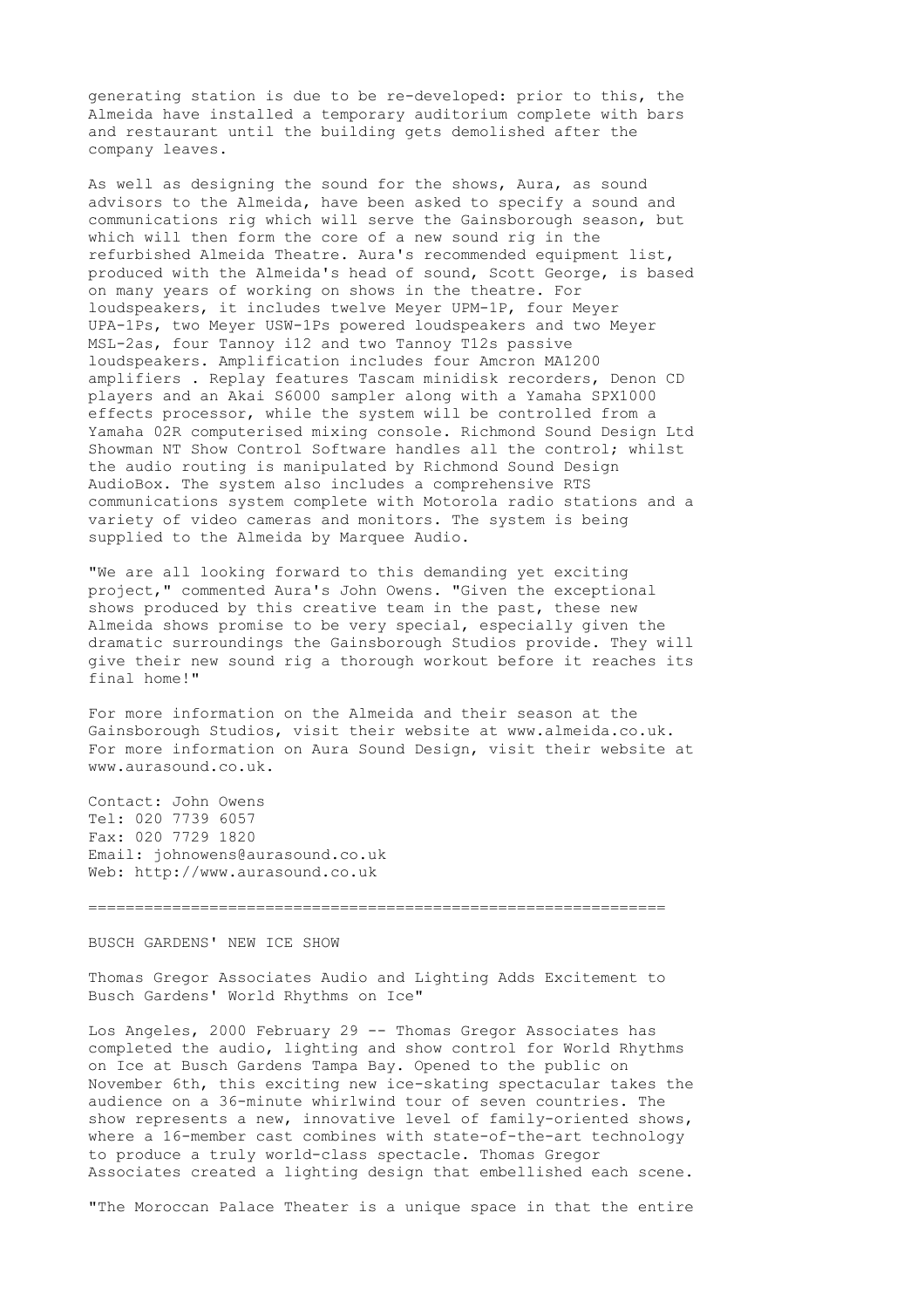stage floor is covered with ice," says Garrett Caine, the lighting designer for Thomas Gregor Associates, "it acts as a clean canvas which we can paint with light."

Caine used Cyberlights to create a kaleidoscope of patterns on the ice. Special effects add sparkle to the show, including black light, scent cannons, streamers and "sneeze" cannons controlled by Richmond Sound Design's ShowMan(TM) show control software to create a true "one button push" control system. Once started the system automatically runs the show and resets to the top of the show. "This show will have over 7000 performances, so we wanted a system they could rely on," said Caine.

Thomas Gregor Associates develops integrated audio, video, lighting and show control systems for live performances, theme parks, retail developments, arenas, cruise ships and gaming establishments. Recent projects include Lost Continent at Universal Studios Islands of Adventure; Sam's Town Hotel & Casino; The Studio Store at Universal's City Walk, and the Grand Princess cruise ship. For more information, please call 310-535-9140 or visit the website at www.thomasgregor.com

#### ==============================================================

MASQUE BUILDS AudioBox(TM) INVENTORY

"Major Broadway Rental House acquires more AudioBoxes"

New York, 2000 February 16 --- Richmond Sound Design Ltd (RSD) announced today the delivery of two more AudioBoxes to Masque Sound and Recording Corporation of New York and New Jersey. This further increases the number of AudioBoxes Masque has available for rental and indicates their increasing popularity in the rental market for integrated Sound and Show Control equipment.

The AudioBox represents the latest in this integrated approach, incorporating a full-featured two-list show controller along with an eight-track hard disk audio playback system coupled with an automated 16X16 matrix, 96 bands of computer controlled parametric equalization and a total of 5.2 seconds of programmable and assignable audio delays.

The AudioBox includes free Windows and Macintosh software for a variety of theatrical and audio visual applications and a large amount of third party application software for Windows, WindowsNT, Macintosh, BeOS and Amiga operating systems is available, plus major standalone control system verdors such as Dataton, AMX and Crestron provide AudioBox support in their product range.

Since its recent introduction the AudioBox has attracted significant recognition, being awarded the 1998 TCI Sound Product of the Year award and chosen by Universal Studios Florida as the digital sound and playback control system for each of the ride vehicles on the EDDY Award winning 'Amazing Adventures of Spider-Man' ride at their new Islands of Adventure theme park in Orlando.

==============================================================

E-SHOW(TM) RECEIVES EDDY AWARD "1999 Show Control/Sound Product of the Year"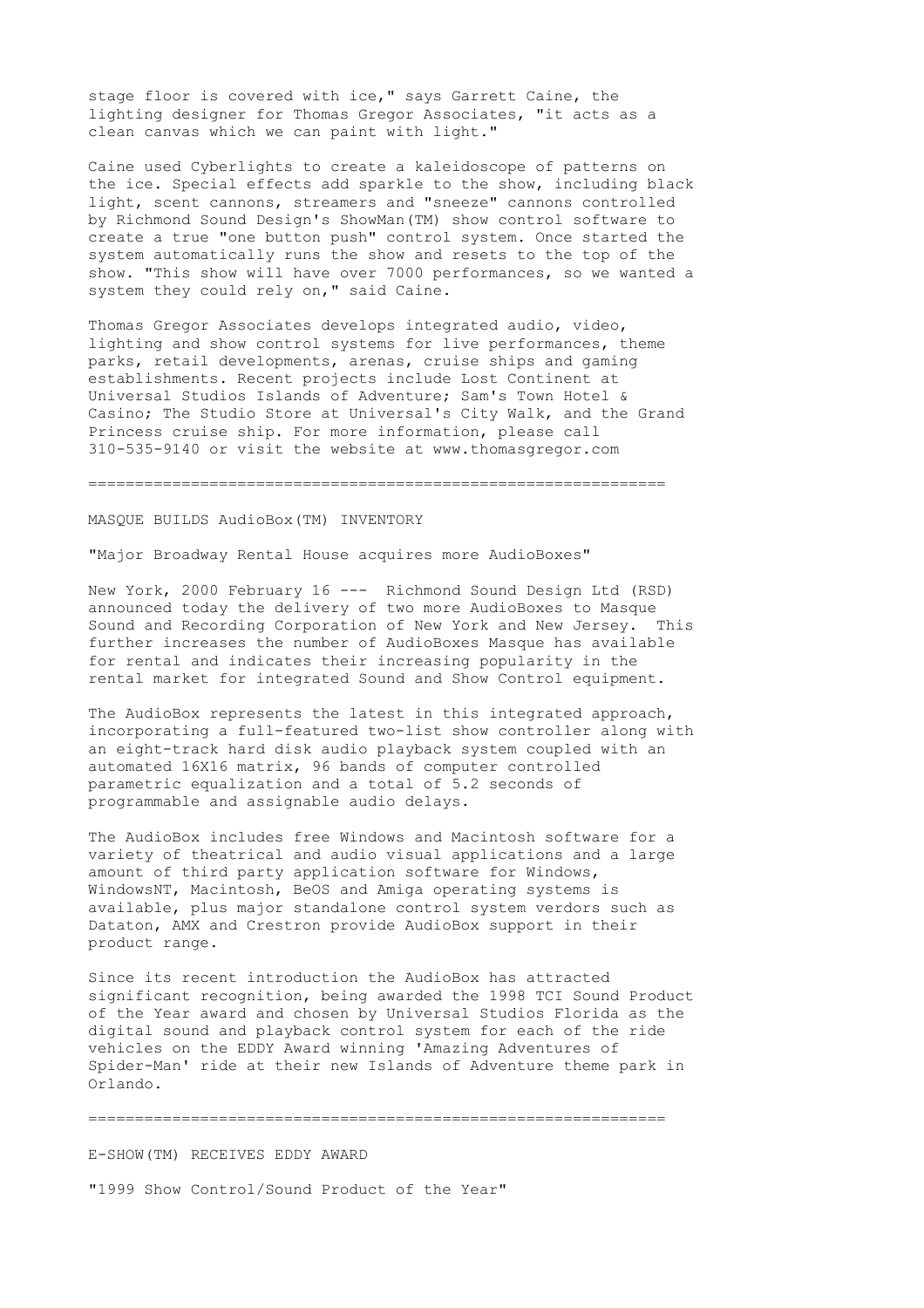New York, 1999 December 10 --- At a gala ceremony hosted by Entertainment DesignTM Magazine (an Intertec(R)/Primedia Publication) and attended by over 200 entertainment industry notables, Richmond Sound Design's E-Show Control Network Software received the prestigious Sound Product of the Year EDDY Award for 1999.

Accepting the award on behalf of RSD was John Huntington, author of "Control Systems for Live Entertainment," otherwise known as the standard reference book for Show Control. Mr. Huntington claimed to be connected to Charlie Richmond, President of RSD, via a brain-implanted fibre optic port for the purpose of delivering the acceptance speech - a show control industry first - but this was not confirmed by independent investigation.

E-Show provides real time sound and show control over standard networks and is licensed Windows NT multimedia device software which transmits MIDI over any TCP/IP network, typically Ethernet.

E-Show uses industry standard industrial computer cards to make sourcing and configuring easy. Any number of MIDI IN and OUT and standard serial and parallel ports are easily handled.

E-Show is compatible with all Windows NT based MIDI software including RSD's powerful ShowMan(TM) show control program. It is fully compatible with industrial control devices, PLC's and multiple port hubs which connect via Ethernet. For example, a standard serial hub can be connected to an E-Show ethernet network cable at any point along its run to provide any number of serial ports anywhere you need them. Other compatible protocols are: USB, IEEE1394, Infrared interfaces and all other devices with a Windows NT driver.

When brain-implated fibre optic ports become available, E-Show will provide the network interface for them.

Fully functional, time-limited demonstration versions of E-Show and all of its currently available virtual control devices as well as ShowMan and all currently available virtual device editors can be downloaded for evalution at no charge from Richmond Sound Design's web site at:

http://www.richmondsounddesign.com/

==============================================================

# VOLKSOPER UPDATES WITH AUDIOBOX(TM)

"Vienna Landmark gets Advanced Audio Installation"

Vienna, Austria, 1999 December 22 - Richmond Sound Design (RSD) today announced the installation of its AudioBox(TM) 1616HD matrix sound source in the world famous Wiener Volksoper (Vienna People's Opera House). The Volksoper has 1489 seats and celebrated its 100th anniversary last year (1998). The Volksoper has a web site at http://www.volksoper.at

The Volksoper operates as a repertory theatre, performing everything from operas, operettas and dance to special events (such as TV and Rock'n'Roll Shows) and needs extremely flexible audio equipment. Every day sees a new show, with rehearsals starting at 10AM! Shows currently in production include the opera 'Hansel and Gretel,' the modern dance production 'Swan Lake Remixed,' and the musical 'My Fair Lady,' while 'La Cage aux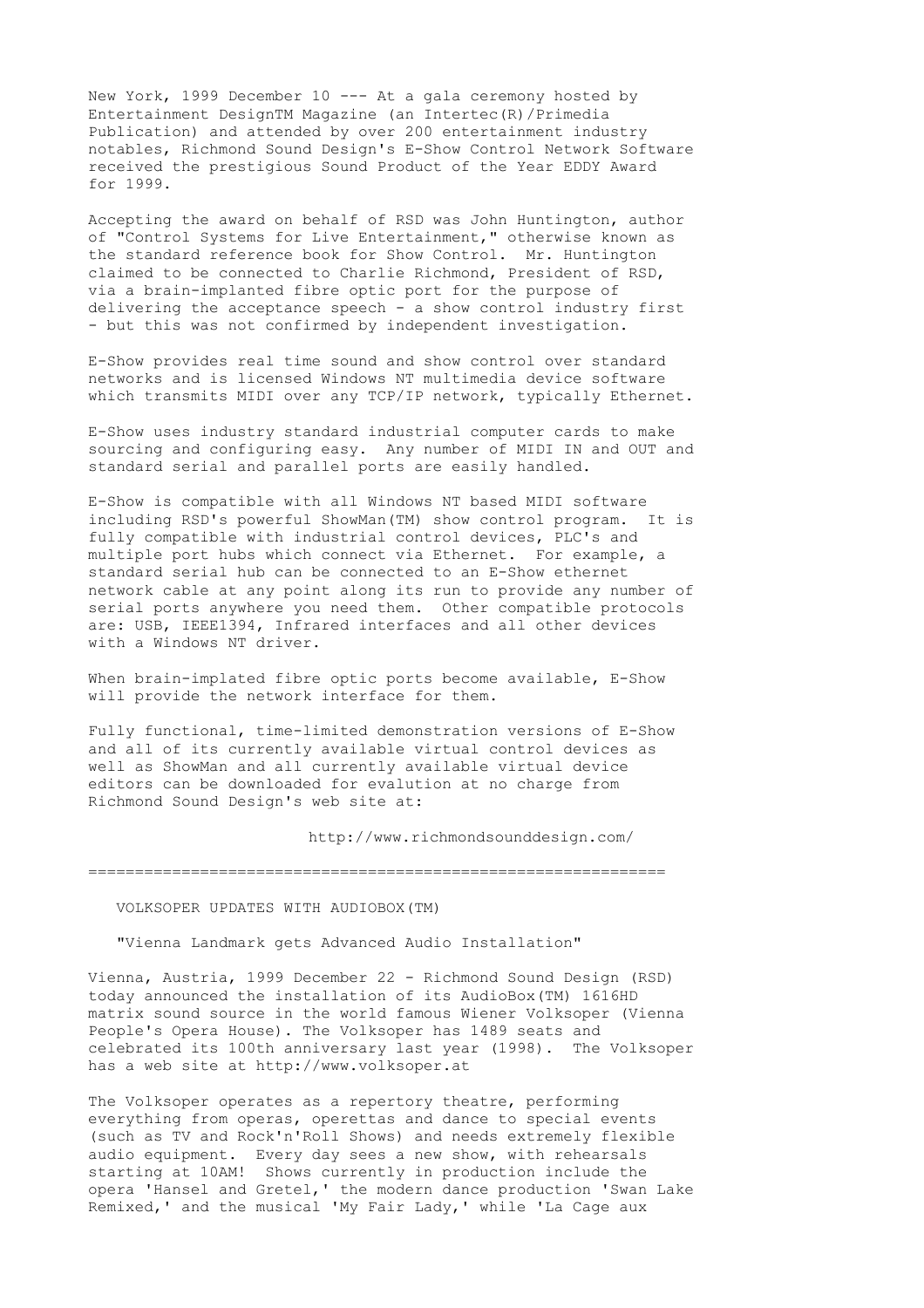Folles' waits in the wings.

Resident sound designer Martin Lukesch (martin.lukesch@volksoper.at) and Harald Steindl (harald steindl@mocom.via.at) of Mocom Communication Systems, Vienna recently searched for a replacement of equipment no longer applicable to modern sound design.

Their requirements for a new playback system were:

- Cost effective

- Hard disk playback using a popular audio format
- Easy production with a hard disk recording system
- Automated/programmable matrix w/EQ & delay at input and output
- Cue based Windows automation software for
	- hard disk playback
	- matrix
	- mixing desk
	- MiniDisc backup system
	- outboard equipment
- Remote control via Laptop computer and PCAnywhere software
- Compatible with an existing high speed network and two DAW's

RSD's AudioBox and Stage Research's SFX Show Control software was chosen to successfully meet these needs. In addition, the operator can also sit with a laptop computer in an optimal listening position during rehearsals and control all aspects of the sound system.

Martin Lukesch states "AudioBox with SFX is a very good playback system for theatre use. I am very happy that RSD and Stage Research have such good support - very important for a software based system) and both companies react to my wishes with new software versions and new functions." Photographs of the Volksoper and its audio installation are available upon request from RSD.

==============================================================

#### DRAMATIC AudioBox PRICE REDUCTION

Vancouver, Canada, 1999 September 1 --- Richmond Sound Design Ltd. (RSD), manufacturer and developer of sound and show control systems, announced today a major price reduction for the popular AudioBox Theatrical Sound Playback Matrix and Show Controller. Effective immediately, the AudioBox now sports a list price of \$4995 (US Funds).

Charlie Richmond, President of RSD, explained how such a major reduction could be obtained: "We have accomplished this in three basic ways: 1. Reducing fixed overheads, 2. Volume production, and 3. Making the Hard Drive an option since many users may prefer to source their own."

RSD recently moved to new premises - our first move in 28 years. We now have considerably more space but are in an industrial park instead of our former downtown location. Our sales team has been reduced as most of our sales are now generated by the Web Site and far less time is required to explain our capabilities and distribute information and software, yet our service remains unparalleled.

After two years, we have a great deal of experience producing AudioBoxes and have streamlined production and considerably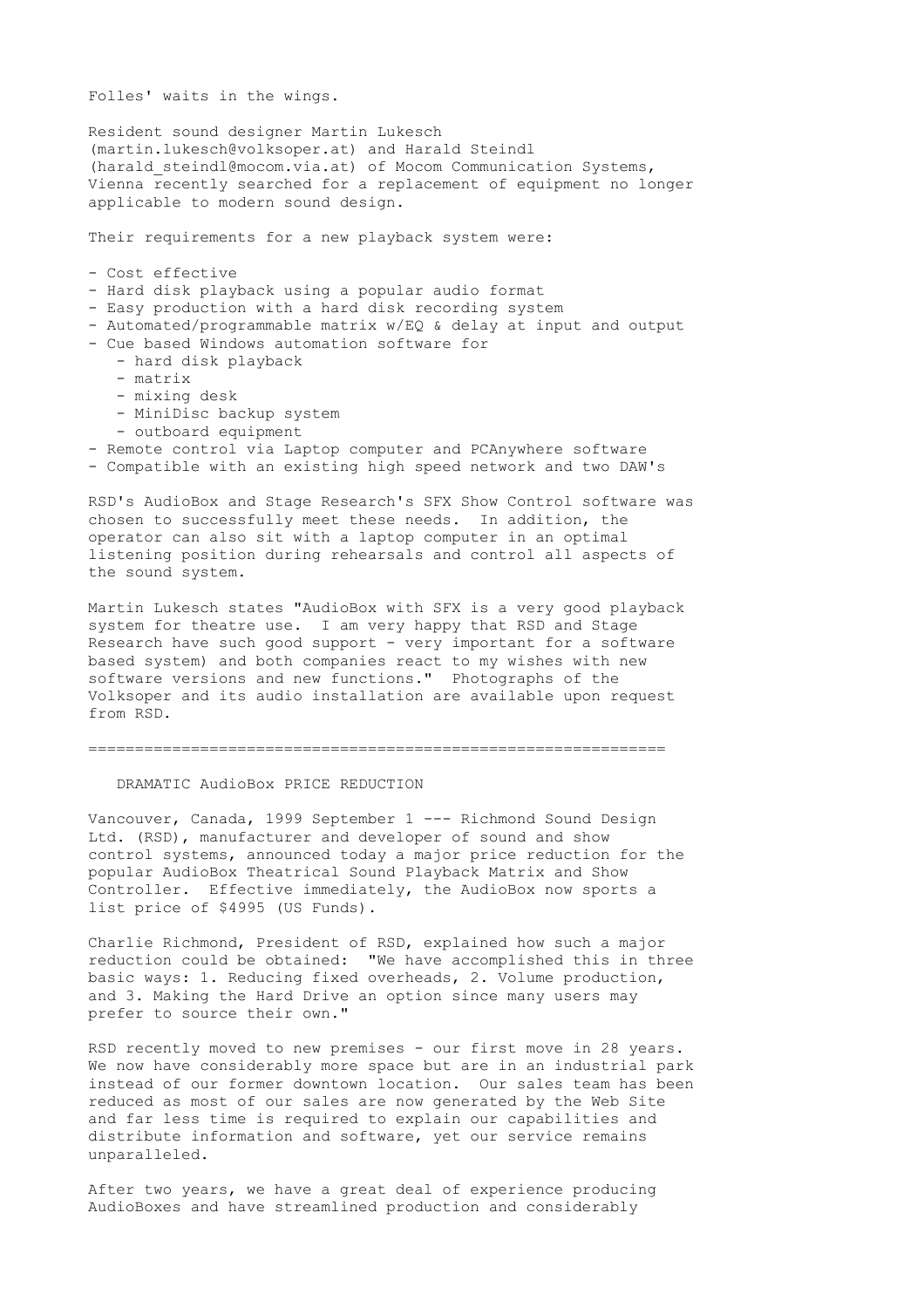increased assembly efficiency.

The AudioBox is now available without Hard Drive. Since the AudioBox requires a standard SCSI hard drive, it can be upgraded or replaced at any time as convenient. Of course RSD can supply AudioBoxes with Hard Drives installed at very competitive prices.

We expect this change will now make the AudioBox accessible to many who have desired one but could not afford it.

==============================================================

AURA BRING THE ULTIMATE IN SHOW CONTROL TO THE UK

"Aura Sound Design appointed UK Dealers for Richmond Sound Design acclaimed show control products"

London, UK, 1999 August 16 -- Aura Sound Design are pleased to announce their appointment as UK distributors for the powerful and highly acclaimed range of show control products from Richmond Sound Design Ltd. (RSD) of Vancouver, Canada.

As one of the leading sound design companies in the UK, Aura Sound Design have many years of experience with using MIDI to control audio equipment, and have often turned to Richmond Sound Design's Stage Manager control software to facilitate the operation of even the most complex theatrical productions. Aura are therefore delighted to have been appointed by Richmond Sound Design as UK distributors for all of RSD's products. These include the Stage Manager(R) show control software for the Amiga computer, the ShowMan(TM) show control software for Windows NT computers and the acclaimed AudioBox digital playback system.

AudioBox offers sound designers 8-tracks of audio replay, a 16x16 matrix, built-in delay and equalisation and programmable fades in a 2u-high rackmount box. Aura have already used AudioBox on shows such as 'Alarms and Excursions,' 'Brittanicus' and 'The Iceman Cometh' while elsewhere in the world the system has been used on such compex shows as the new 'Adventures of Spiderman' ride at Universal Studios in America.

Aura's long relationship with Richmond Sound Design's products, will allow them to supply anyone interested in using these products in the UK with practical advice earnt from years of using the products in shows. "We haven't traditionally sold equipment" comments Aura's John Owens, "but we felt that the Richmond Sound Design products deserved a wider audience in the UK - and to be represented by people who actually use the products. We are delighted to continue our long working relationship with Charlie Richmond and his company and look forward to introducing many more British sound people to these powerful tools."

Contact: John Owens Tel: 020 7739 6057 Fax: 020 7729 1820 Email: AuraSound@aol.com Web: http://www.aurasound.co.uk

==============================================================

RICHMOND SOUND DESIGN'S ADDRESS CHANGES

Vancouver, Canada, Effective 1999 August 17 --- Richmond Sound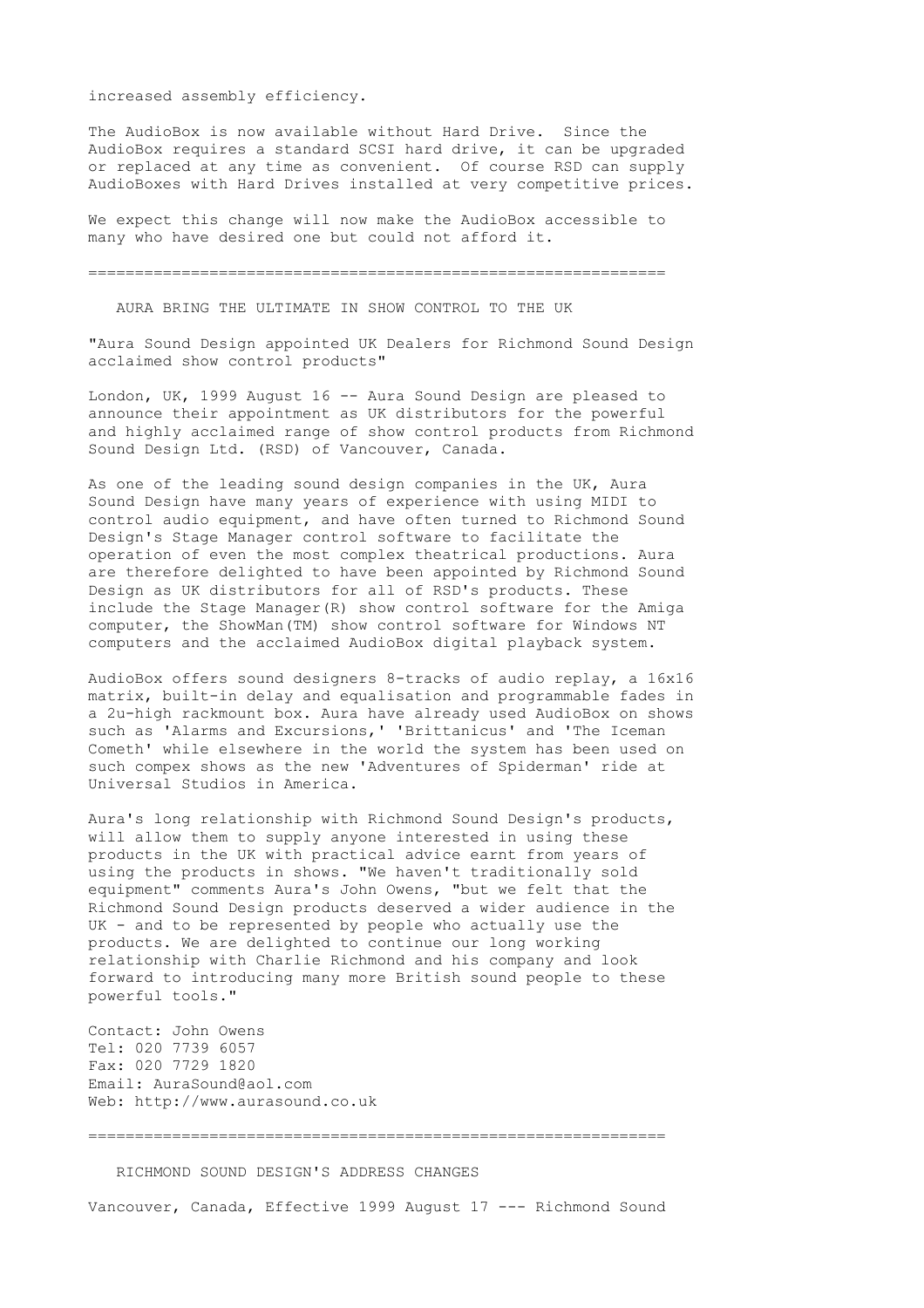Design Ltd., manufacturer and developer of sound and show control systems, announced the final step in our move to new and larger premises. Effective 1999 August 17, our new mailing address is: Richmond Sound Design Ltd. 205-11780 River Road Richmond, BC V6X 1Z7 Canada The following new telephone numbers are also effective as of the same date: Our new direct Administration number is  $+1-604/718-0860$ <br>Our new direct Sales number is  $+1-604/718-0861$ Our new direct Sales number is Our new direct Support number is +1-604/718-0862 Our World Wide Web domain remains the same:

www.RichmondSoundDesign.com

==============================================================

 FIRST E-SHOW(TM) CONTROL NETWORK DEVICES RELEASED Three WindowsNT Multimedia Device Drivers Now Available

Vancouver, Canada, 1999 August 3 --- Richmond Sound Design Ltd., manufacturer and developer of sound and show control systems, announced today release of our first three E-Show Control Network Multimedia Device Drivers for Windows NT and ShowMan(TM) Show Control Software. The E-Show Network is based on industry standard WindowsNT computers interconnected via a TCP/IP-based network, normally Ethernet.

The \_NetMIDI\_ device is a configurable set of 32 MIDI OUT ports and 32 merging MIDI IN ports. Each OUT and IN port can be named and selected much like a MIDI patchbay or OMS on the Macintosh platform. Individual IN and OUT ports can even be on different computers in the E-Show network!

The MTS-232 device provides MIDI-to-Serial and Serial-to-MIDI interfaces just like the RSD model MTS-232 legacy hardware device. Make as many MTS-232 devices as you have standard PC serial ports in your E-Show network. It uses standard MTS-232 MIDI messages (shows written on Stage Manager(R) using MTS-232's can be imported and used directly) and handles ASCII serial input like an MTS-232. A configuration panel defines devices and sets serial port parameters. This setup panel has even more flexibility than an old style rack mount MTS-232!

The MIDISerial device sends raw MIDI via serial and accepts correctly formatted serial data for delivery to a virtual MIDI IN port. Again, devices are defined via a setup panel. This is great for fast cheap MIDI using baud rates of 115200 baud or higher depending on the serial card.

Fully functioning demonstration versions of these new Devices are available at the following URL: http://www.richmondsounddesign.com/demos/E-Show.zip

==============================================================

SPIDER-MAN'S ADVENTURES WITH THE AUDIOBOX(TM)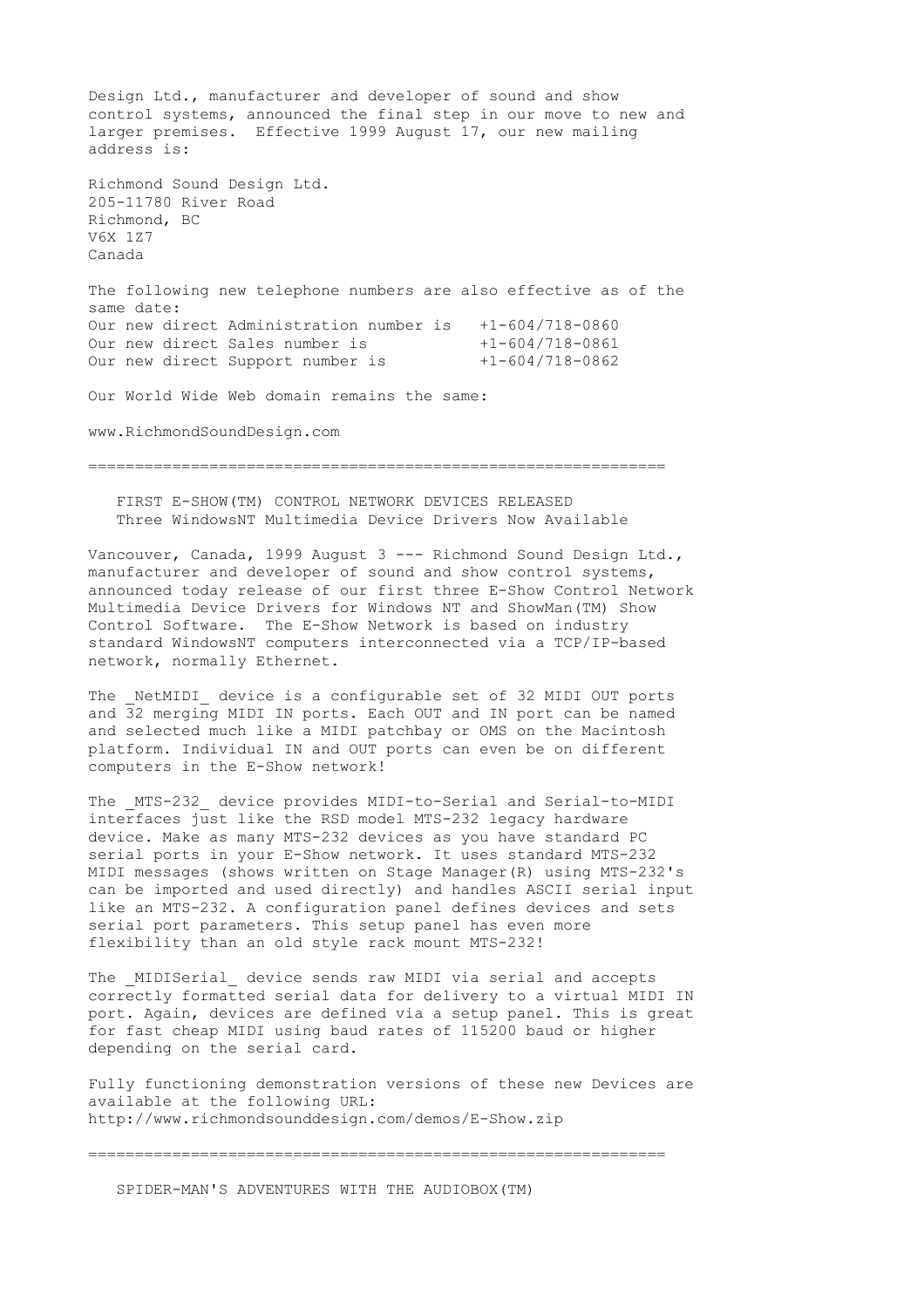'Adventures of Spider-Man' Ride Opens at USIOA

Vancouver, 1999 July 2 --- Richmond Sound Design Ltd. announced today the official opening of Universal Studios Islands of Adventure's 'Adventures of Spider-Man' ride featuring synchronized 3-D sound and visuals utilizing a specially-developed version of the AudioBox, now available as a standard unit designed specifically for themed attractions.

Carl Hartzler, A/V Manager of Universal Studios Islands of Adventure's Super Hero Island stated, "The Adventures of Spider-Man has redefined the benchmark for theme park attractions. Many concepts that make up this attraction have never been done before including the audio system. I'm grateful to Richmond Sound Design for the tremendous support they have given to bring The Adventures of Spider-Man to life. Their product, the AudioBox, is the heart of this unique audio system and their support was a major factor in the success of this attraction."

Richmond Sound Design would also like to take this opportunity to thank Carl Hartzler and the whole crew at USIOA for their superb support and assistance throughout the construction process.

==============================================================

RSD'S PHONE NUMBERS CHANGE

Vancouver, 1999 June 23 --- Richmond Sound Design Ltd. announced today the first step in our move to new and larger premises which will happen later this year.

The following telephone numbers are in effect as of June 23, 1999:

Our new direct Administration number is +1-604/718-0860 Our new direct Sales number is  $+1-604/718-0861$ Our new direct Support number is  $+1-604/718-0862$ 

Our North American toll-free sales number remain the same for the time being.

Our World Wide Web domain also remains the same:

www.RichmondSoundDesign.com

==============================================================

STORIES OF VALOR TOLD AT CONGRESSIONAL MEDAL OF HONOR MEMORIAL SITE

Indianapolis, 1999 June 17 -- Richmond Sound Design Ltd. announced today that Stage Tech Inc., a leading supplier of light, sound and staging in the Midwest played a key role in the construction of the nation's first memorial honoring all 3,410 Medal of Honor recipients. The Medal of Honor is the highest award for military valor awarded by the USA.

The new memorial was dedicated on May 28, 1999. Located in White River State Park in downtown Indianapolis, the memorial is composed of 27 curved walls of glass, each between 7 and 10 feet high and representing specific conflicts in which the medal was awarded. The glass walls feature the names of the recipients, along with their branch of service and the location of their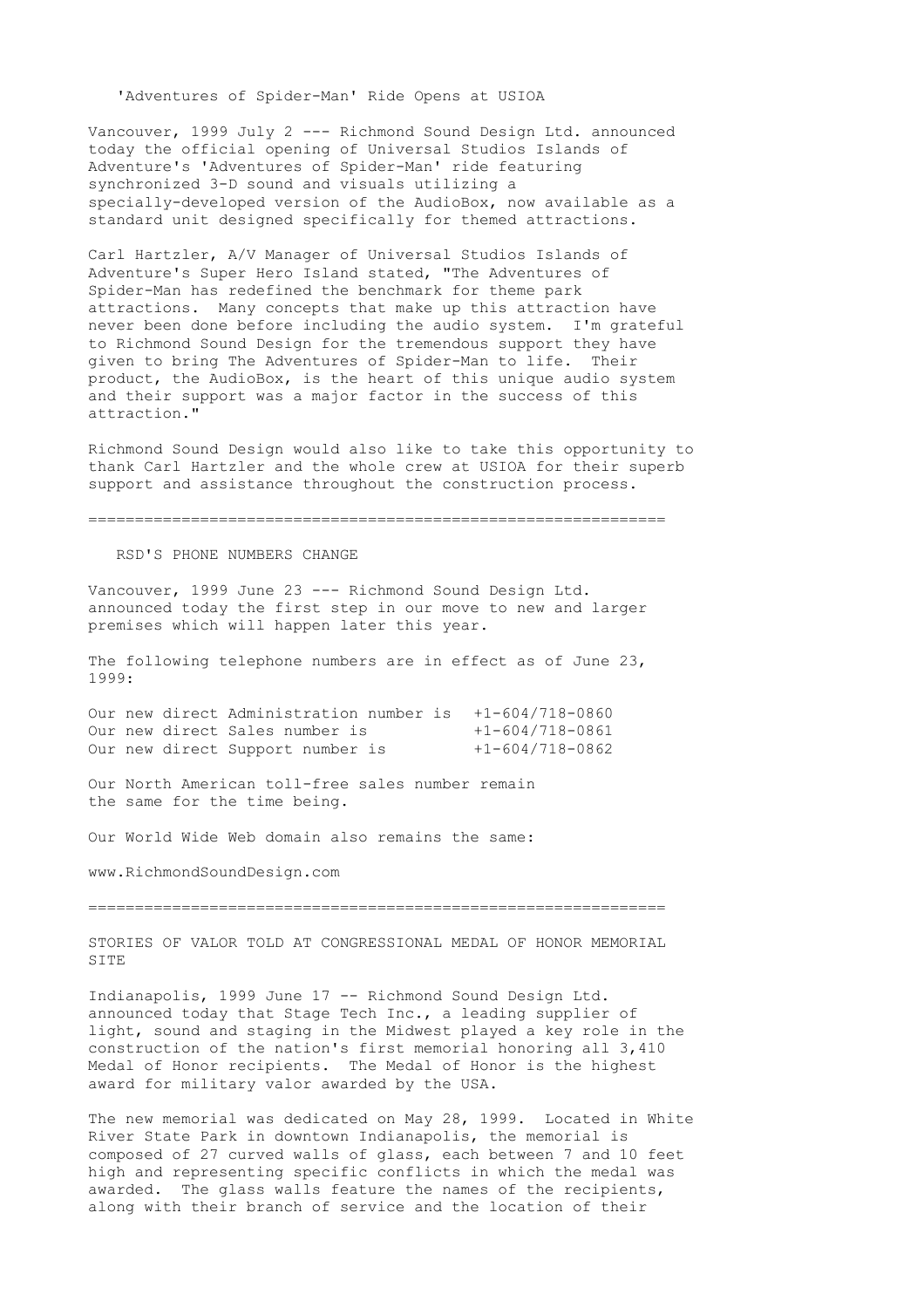heroic action. Each day at dusk, the memorial's sound system plays recorded stories of valor. The voices heard are those of Medal of Honor recipients.

Stage Tech Inc. designed a presentation structure to provide a unique sound and lighting tour through the memorial on each of four successive nights. Using RSD AudioBox(TM) Model DM1616HD's, Crest CA-400 amplifiers, JBL Control 23 loudspeakers and an Alcorn-McBride control interface, the entire system was installed in record time, with show programs installed in a single afternoon. Caboose Audio Production Services provided the audio content. Miller-Eads was the electrical contractor for the project.

IPALCO Enterprises, an Indianapolis-based energy company, contributed \$2.5 million --- including the design, construction and future maintenance --- as a gift to the recipients and to the country. "The memorial results from the grateful participation of hundreds of men and women...painstakingly built by contractors and union workers. Each step toward completion was marked by extraordinary effort toward a greater cause. We are indebted to everyone at Stage Tech who was involved," said John Hodowal, chairman of the board and president of IPALCO Enterprises.

Bob Golobish, IPALCO's Director of Corporate Relations, who coordinated the memorial's audio/video features said "Stage Tech and Miller-Eads brought in the right people and the right technology to create an outstanding audio and light program."

Stage Tech Inc. provides lighting, sound and staging for the largest festivals and corporate clients in the Midwest. For more information, visit their website at www.stagetechinc.com

==============================================================

AUDIOBOX IN WORLD PREMIERE AT A.C.T.

 New Musical "The First Picture Show" uses ABControl Macintosh Software for system tuning

San Francisco, 1999 May 4 --- Richmond Sound Design Ltd. today announced the use of an RSD AudioBoxTM 1616HD moving matrix sound source and ABControl Macintosh software from Third Monk Software in American Conservatory Theatre's world premiere presentation of "The First Picture Show," a musical theatre piece about the beginning of the film industry, opening at the Geary Theater May 12, 1999, at 8 p.m. and running through Sunday, June 6. The AudioBox and ABControl provide individual equalization, delay and output matrix sound distribution for musical and effects reinforcement loudspeakers throughout the theatre.

Garth Hemphill of GLH Design and A.C.T. Resident Sound Designer states "The AudioBox seems a very good complement to the Mackie Digital 8 Bus. I like using the ABControl software so I can make quick intuitive adjustments to the system EQ and Delay, and I have some great ideas for future software updates, but it has been a very painless setup. The system was tuned using SMAART PRO, and it was nice to know that when I needed a cut at 1523 hz, and I typed in 1523 hz, I actually was getting the cut right where I wanted it."

==============================================================

A SHOW WITH DEPTH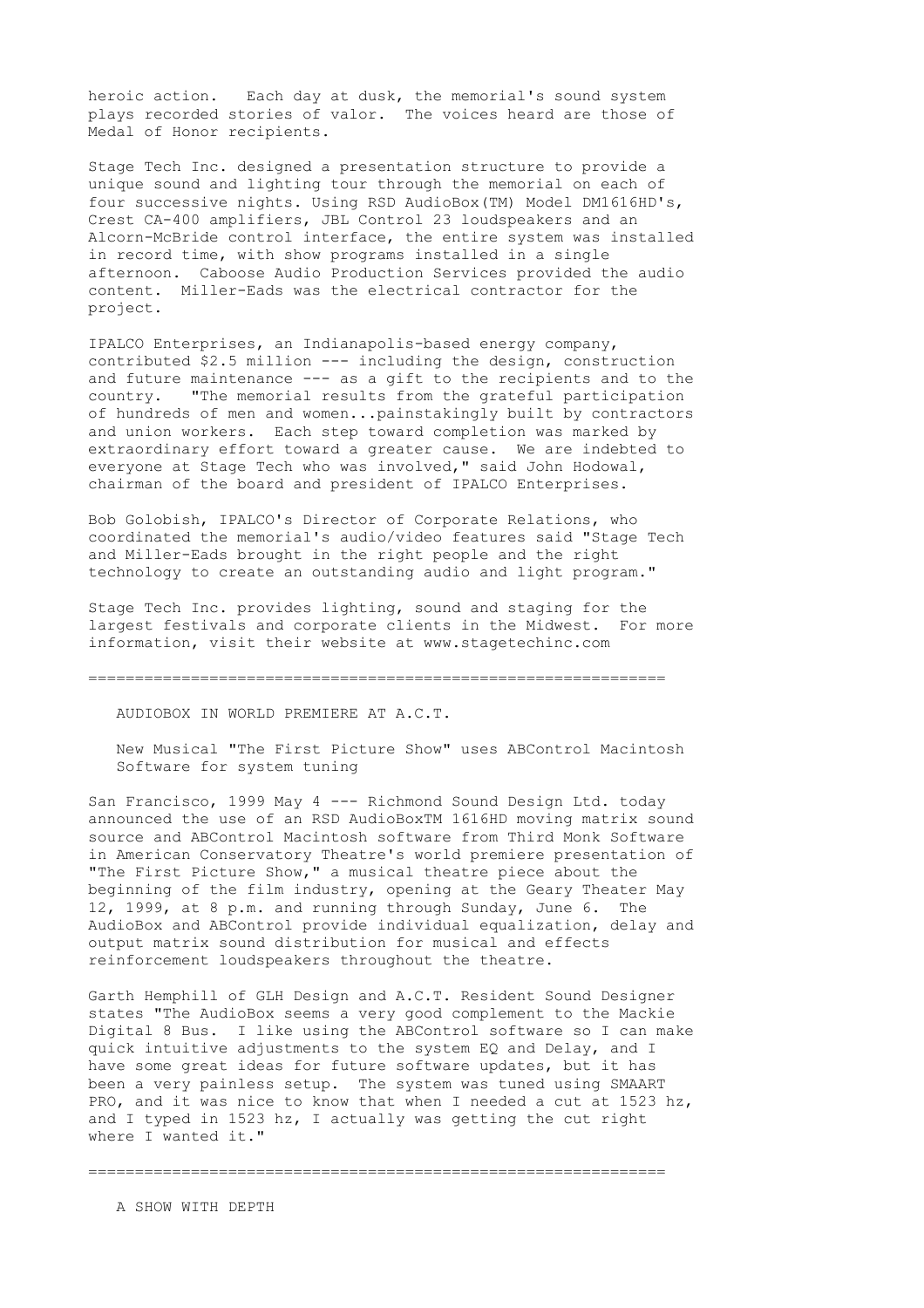# Immersive sound propels underwater experience

Vancouver, 1999 April 22. Richmond Sound Design Ltd. today announced the use of an AudioBox(TM) 1616HD moving matrix sound source in the 'Deep Link' feature show, the centre piece of the new attraction 'Mysteries of the Deep' at the Monterey Bay Aquarium in Monterey, California.

Conducted in a 299-seat auditorium, the hourly show combines automated lighting, video and moving soundscapes with live presentation. At one point in the the show, the onstage presenter is linked with an offshore research vessel.

Acoustic and Audiovisual Consultant Steve Thorburn of Thorburn Associates (Castro Valley, CA +1-510/886-7826) was looking for a single box solution. "The presentation uses a stereo front image with subwoofers and twelve surround channels" says Steve. "The AudioBox provided the perfect combination of live playback channels and mixing outputs for this project."

==============================================================

# THE ICEMAN COMETH TO BROADWAY

Hit London Show Moves to New York

New York, 1999 April 20. Howard Davies' acclaimed production of "The Iceman Cometh" starring Kevin Spacey, originally at The Almeida Theatre in London, opened at The Brooks Atkinson Theatre on Broadway in April 1999 to rave reviews. Audio and MIDI control were handled by Richmond Sound Design's AudioBox(TM) coupled with ShowMan(TM) Eight cue list show control software with a Yamaha 02R front end supplied, along with the rest of the audio equipment, by Masque Sound Corp., Dennis Short and Gary Stocker co-ordinating.

Aura Sound Design's John A. Leonard converted the show's original Stage Manager(R) 3000 cues to ShowMan format in the U.K. by running Showman on his Macintosh G3 Powerbook using Connectix Virtual PC V2.1 to emulate a Windows NT system!

Leonard reports that "..the transfer went extremely smoothly, despite the need to modify lengthy MIDI sequences to cope with the very new Yamaha Disklavier MIDI player piano that provides all of the show's music. Using the latest version of Showman to set up the matrix and delays in the AudioBox was very simple and the show's operator, Viktor Vaituzis, was quick to grasp the operation of ShowMan. Support from Richmond Sound Design and Masque Sound was, as always, superb."

The show caused some controversy when box-office opened with top seat prices at \$100, but as producer Manny Azenberg commented "Given that the show lasts over four hours, it's effectively the most play for the money on Broadway at the moment..."

For more information on Aura Sound Design, please contact:

John A Leonard Aura Sound Design Ltd. 23 Charlotte Road Shoreditch London EC2A 3PB Phone: +44-171/739 6057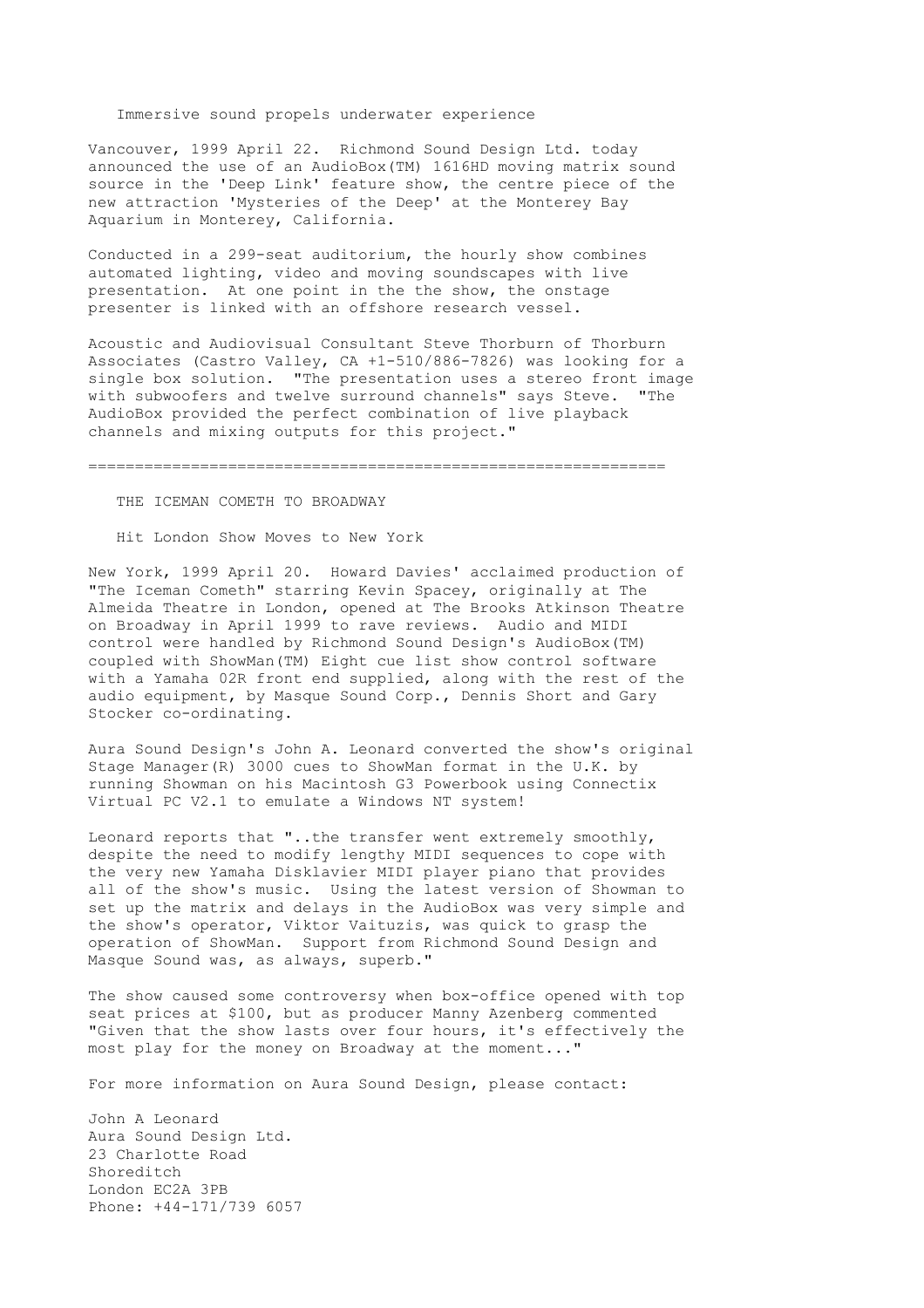Fax: +44-171/729 1820 http://www.auracle.com

------------------------

Asked to further explain the "Iceman Cometh" design process, John Leonard posted the following message on the Theatre-Sound Mailing List:

From john@SOUNDMAN.DEMON.CO.UK Thu Apr 22 08:26:40 1999 Date: Thu, 22 Apr 1999 13:12:44 +0100 From: John A. Leonard <john@SOUNDMAN.DEMON.CO.UK> Reply-To: Discussion list for people working in sound for live theatre. <THEATRE-SOUND@LISTSERV.AOL.COM> To: THEATRE-SOUND@LISTSERV.AOL.COM Subject: Re: Showman/02R & AudioBox

Ronald,

First, declared interest - Aura Sound Design are U.K. dealers for RSD products, so you can, if you like, regard this an an advertising post; however, I've been using this kit since before we were dealers and would have used it anyway.

ShowMan is used for three distinct functions on "The Iceman Cometh" which is a straight play by Eugene O'Neill and very long!

1: Effects & Music sequencing system: All the music for the show is played via a Yamaha Disklavier MIDI Player piano disguised as a Pianola - some list-members may remember a long discussion about how to stop the thing going to sleep in between cues, but Yamaha kindly provided a brand new model that didn't go to sleep, but responded to the velocity information in the original sequences in a completely different way, which meant that I spent the week modifying all the piano cues, sometimes note by note, in order to make them sound right. This was done in StudioVision and then dumped to ShowMan via the "capture MIDI data" command.

I must stress that this was entirely due to the various upgrades carried out by Yamaha in the Disklavier system which made the piano far more sensitive to velocity settings than the very elderly version that we had in the U.K., particularly in the quieter sections. On the U.K. model, most velocity levels between 20 and 64 produced much the same result, but with the newer machine, many low velocity notes simply caused the hammers to move without striking the strings. Simply scaling up all the notes by a fixed percentage was not an option, as the U.S. Disklavier then played all the quieter sections of the music more or less correctly, but then blasted out the loud bits at triple F! I had to do selective velocity scaling, sometimes four or five times per piece, in order to achieve the correct dynamic range, and then edit out all the accidental notes that the composer had played that didn't register on the original Disklavier, but that now shone through in all their atonal glory on the new machine. a Yamaha piano tech/tuner called Tom Sheehan (nice guy) came and tweaked the Disklavier as well, which helped a bit, but not enough to stop me being involved in this very long process.....

Sound effects for the show are stored in an Akai S3200XL sampler and fired, either singly or in a series of sequences, from Showman. In future shows, we will use the internal hard-drive of the AudioBox to store effects and music cues as well.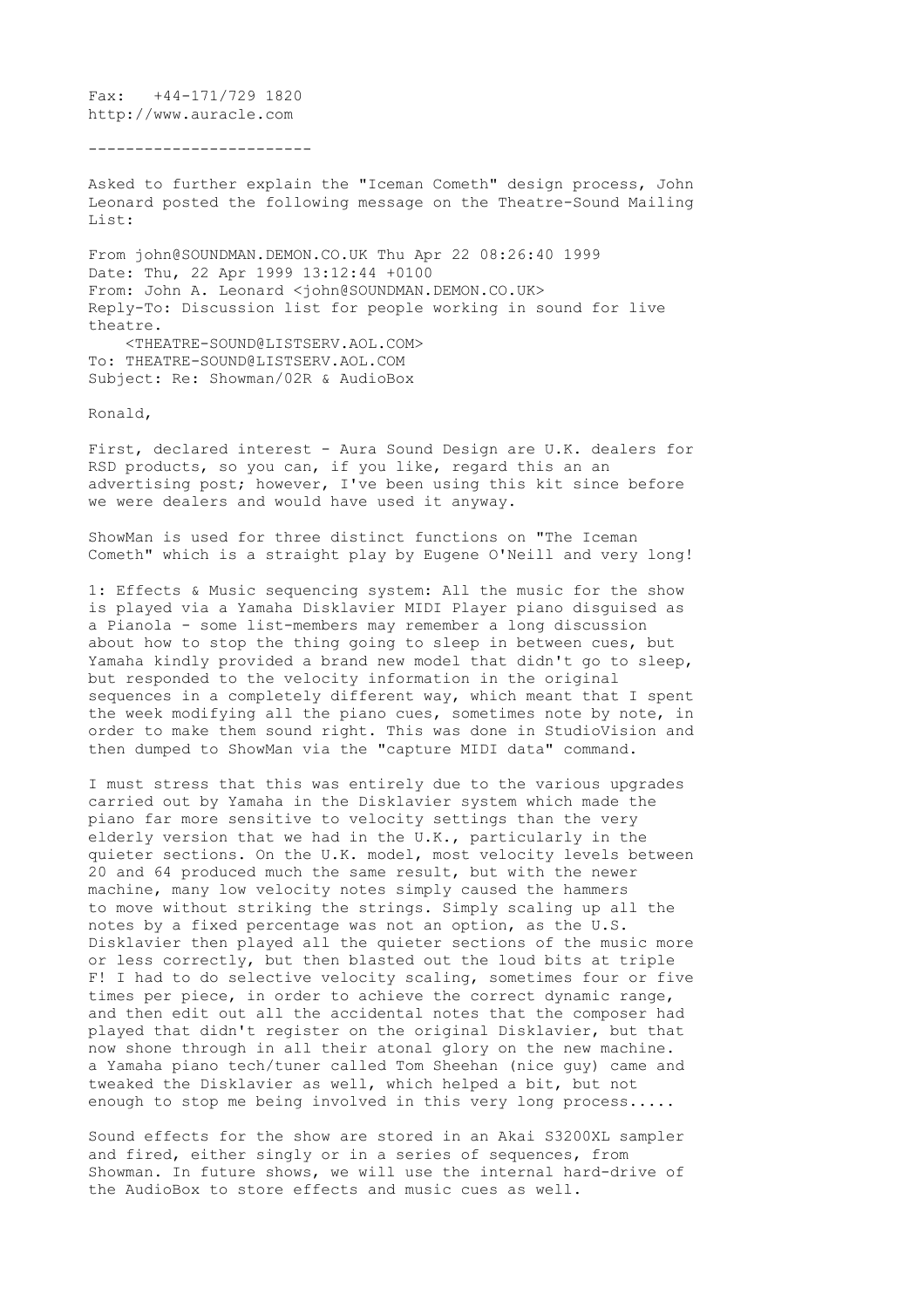2: Program changes to the Yamaha 02R. There are no long fades in Iceman - the ten seconds allowed for in the 02R are sufficient. However, in other shows where I've used the AudioBox, I've used timed fades commands in the AB command set to do long crossfades on both inputs and outputs. This solves any problems and also gives you the option of chosing a fade profile, unlike the 02R.

3: System set-up. The eight 02R sub-group outputs are sent to the eight analog ins of the AudioBox and the crosspoint and in/out level commands are used to set up which group feeds which sets of speakers and at what level. On Iceman, this stays constant throughout the show, but on Plenty, which I'm currently involved in, these change fairly frequently, in particular to make changes to rear auditorium and sub-bass systems. I used the specific AudioBox commands within Showman to make these settings, and MSC commands in Stage Manager 3000 to effect the changes in Plenty. (The Almeida Theatre have not yet made the change to ShowMan in the U.K.)

The vocal reinforcement is also routed via the AudioBox. A pair of outputs from the 02R were set aside as reinforcement subs, with five Countryman IsoMax microphones and two Neuman KMR82 Rifles as the source. The (fixed) mix from these microphones is sent to the delay speakers via the AudioBox, with delay settings set in ShowMan. Delays and level for the auditorium rears were also set via Showman.

I hope this helps and is of some interest. The SM3000-ShowMan/AudioBox/02R/Akai set-up is one that I've been using for a while now, and I find it extremely flexible.

Regards,

John A Leonard Aura Sound Design Ltd. 23 Charlotte Road Shoreditch London EC2A 3PB Phone: (+44) 171 739 6057 Fax: (+44) 171 729 1820 http://www.auracle.com

==============================================================

RSD CREDITED IN 'WIRED' MAGAZINE FEATURE ON SPIDERMAN RIDE

Richmond Sound Design Ltd. is pleased to report that we were one of four suppliers noted for their contribution to the central ride at Universal Studios' multibillion dollar 'Islands of Adventure' theme park - 'The Amazing Adventures of SpiderMan.'

Mentioned on page 202 in the May issue of 'Wired' Magazine, our contribution was a specially engineered version of the AudioBox, designed to endure 15G vibration and shock forces continuously while manipulating 16 channels of 3-D sounds for a minimum of 10 years.

To accomplish this, we incorporated a special solid-state hard disk drive of the type used in airplane 'black box' flight recorders for storage of audio, spatial sound moves and show control programming.

==============================================================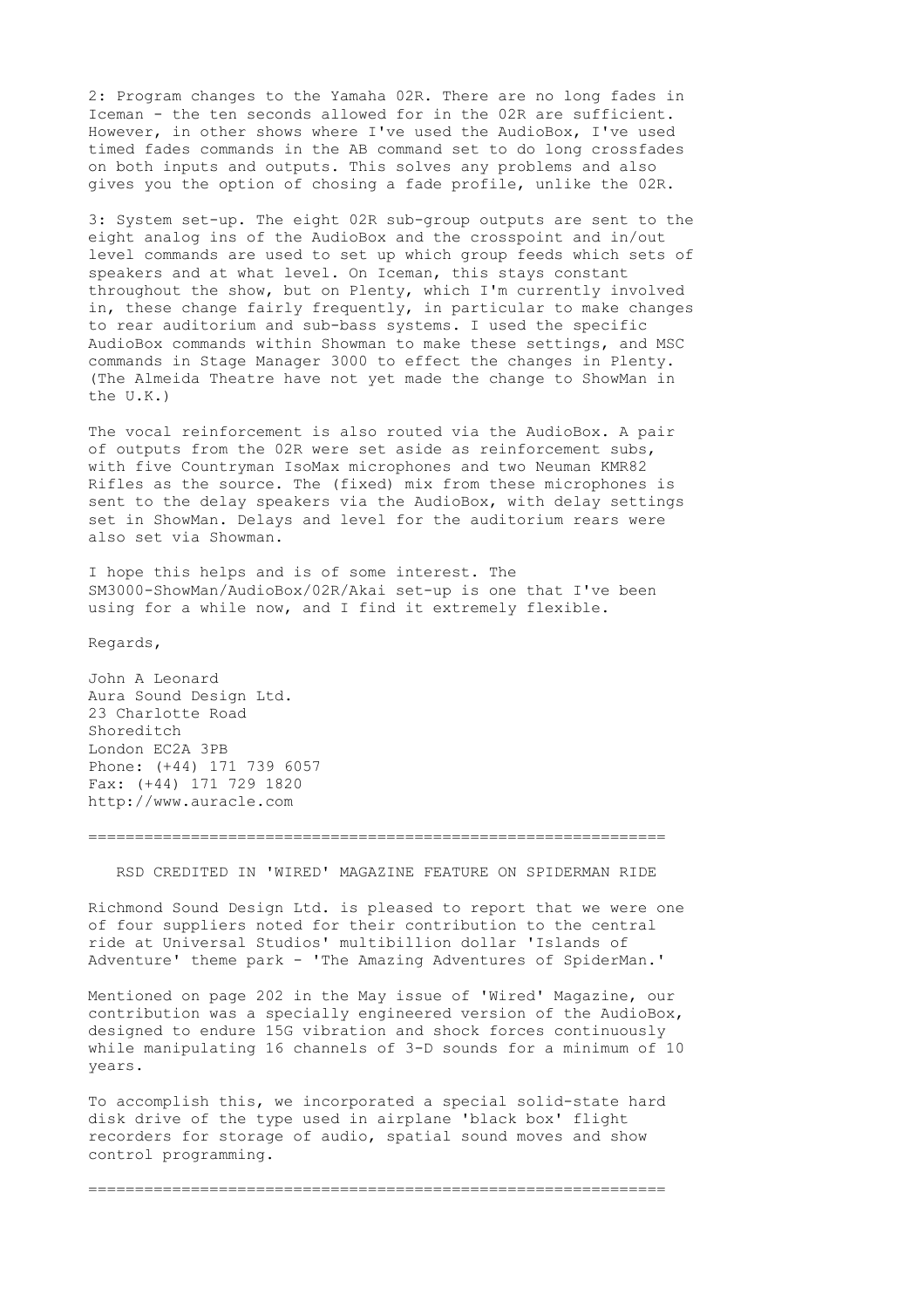RSD EXPANDS

New Staff Member Added to Roster

Vancouver, 1999 March 31 --- Richmond Sound Design Ltd. today announced the addition of new staff member Susanne Mae Clampett.

Susanne Mae Clampett has a Masters of Music degree in Sound Recording from McGill University in Montreal. She is an accomplished Sound Designer, Recording Engineer and Music Editor and is currently designing sound for 'Pride and Prejudice' at the Stratford Festival of Canada.

Susanne will be responsible for demonstrations and productions using the AudioBox(TM) and will be available to assist in the training and execution of sound designs at AudioBox venues.

Susanne can be emailed at ellymae@richmondsounddesign.com

Kenneth Deane Bell, PEng, PE, is leaving to develop a new themed entertainment vehicle, KLS Experience (+1-604/444-4660), while remaining a consultant to RSD.

==============================================================

E-SHOW(TM) ANNOUNCED

New electronic show control realm under development

Vancouver, 1999 March 24 --- Richmond Sound Design Ltd. today outlined the development programme for E-Show, a radically new concept in show control.

Physically based on Ethernet, and employing the protocols of the Internet, E-Show will provide a peer-to-peer networking infrastructure for the exchange of real-time show control messages. "Imagine the span of the web, with sub-millisecond control between disciplines and between their media," offers RSD President Charlie Richmond, adding that "unlike contemporary implementations on Ethernet, which are often proprietary, E-Show is intended to be an open standard, essentially a complete show control environment."

Driving the project are the specific needs of a major worldwide theme park developer. Concepts and software will be tested in the new Stage Technology program at New York City Technical College, at Rhodes University in South Africa, and at UCLA's Hypermedia Studio (itself a joint venture between Microsoft, Intel, and the UCLA School of Film and Television).

==============================================================

# RACINE RENEWED

 Almeida Theatre Company's smash hits Phaedre & Brittanicus come to New York

Vancouver, 1999 February 5 --- Richmond Sound Design Ltd. today announced the use of an AudioBox(TM) and Stage Manager(R) 3000 (SM3000) show control software in the smash-hit Racine double-bill, 'Phaedre' and 'Brittanicus,' at the Brooklyn Academy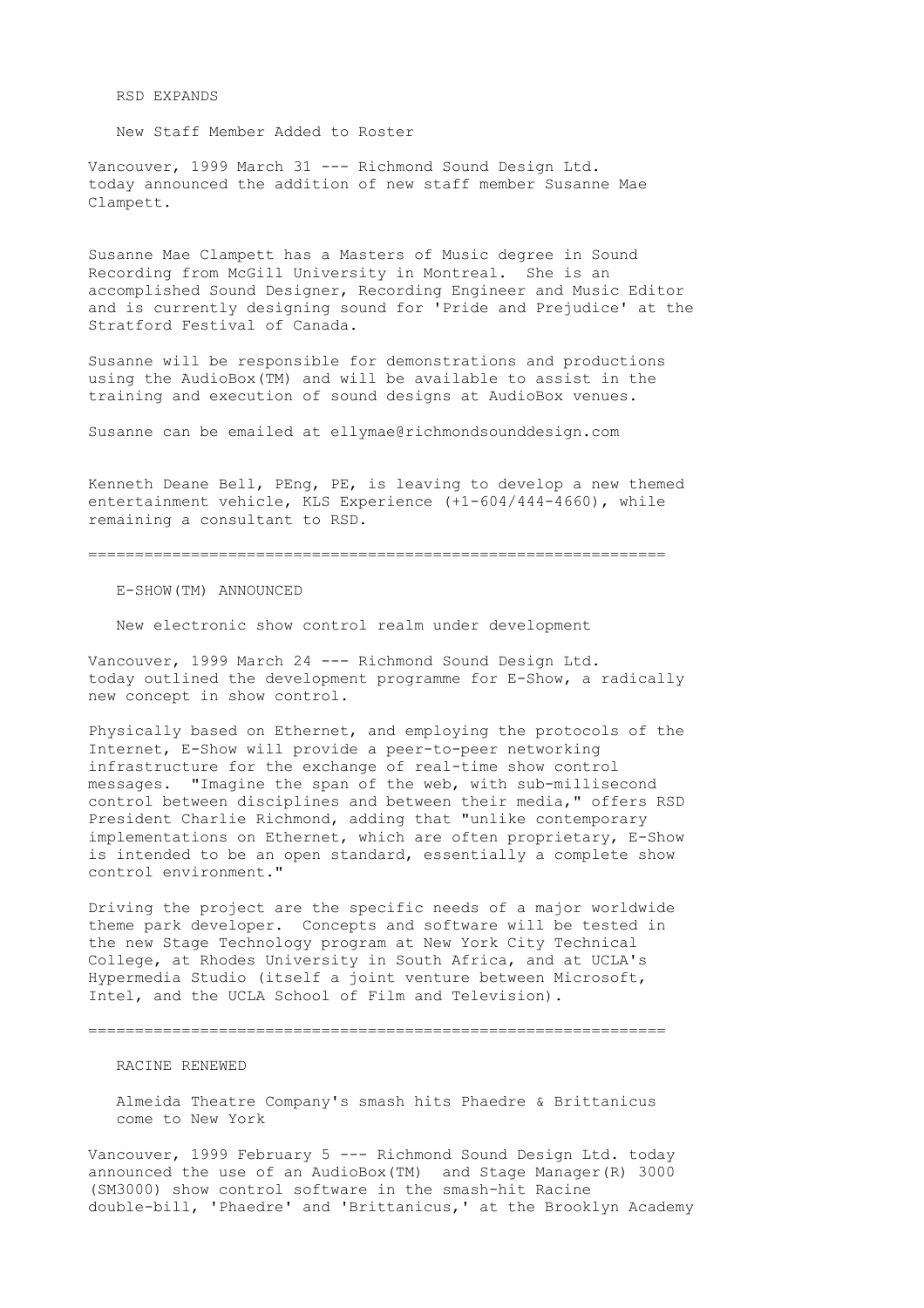of Music's Majestic Theatre in January. The shows, starring Dame Diana Rigg, had been playing to sold-out houses at London's Albery Theatre for the past few months.

Only a few hours were available to re-create the shows so sound designer John A. Leonard of Aura Sound Design Ltd. rented a front-end system identical to that used in the U.K., consisting of RSD's AudioBox and SM3000 software, Akai S3200 sampler and a Yamaha 02R digital mixing desk. It took a mere ninety minutes to install and configure the system and Phaedre opened before an ecstatic audience on the following day. Later in the week, the changeover to Brittanicus was achieved in a few seconds.

Commented Leonard; "Trying to recreate the show using conventional technology would have been a nightmare in the time we had available. Using a show control system like SM3000 and a fully programmable digital mixing desk, sampler and the AudioBox matrix meant that we had only to balance the installed speaker system at The Majestic and this, thanks to the resident sound staff, took hardly any time at all. Fine tuning of the system was carried out using the Audiobox during the technical and dress rehearsals. The sound operator, Scott George, who had originally looked after the shows in the U.K. was instantly at home with the system and we had no problems during the run."

Equipment rental was from Masque Sound and Production Arts Lighting in New Jersey, with Dennis Short of Masque co-ordinating.

==============================================================

FACULTY OF TOMORROW

 UCSC's new theatre extends the boundaries of teaching and experiment

Vancouver, 1999 January 15 --- Richmond Sound Design Ltd. today announced the choice of an AudioBox(TM) 1616HD playback matrix with Macintosh software ABControl(TM) for the new Experimental Theatre, under construction at the University of California, Santa Cruz.

The 200 seat flexible space augments existing 500 seat and 200 seat proscenium theatres, and features both conventional and automated sound, lighting, and video equipment, including computer-controlled amplifiers and an AudioBox and digital console suite controlled by an Apple G3 mini-tower. A dedicated ProTools audio laboratory with a separate complement of digital workstations and mixing consoles, controlled by a second Apple G3, is connected by Ethernet to the new Experimental Theatre, the two proscenium theatres, and two other performance spaces.

UCSC's Production Equipment Staff felt that sound and lighting systems "should provide the best-equipped undergraduate theatre program in the western United States," adding that "we wanted up-to-date devices and methods, to create an environment which is very production oriented, and which turns out the most current and most versatile graduates."

\*\*\*\*\*\*\*\*\*\*\*\*\*\*\*\*\*\*\*\*\*\*\*\*\*\*\*\*\*\*\*\*\*\*\*\*\*\*\*\*\*\*\*\*\*\*\*\*\*\*\*\*\*\*\*\*\*\*\*\*\*

MULTI DIMENSIONAL SONIC JOURNEY

Electroacoustic composers challenge immersive orthodoxy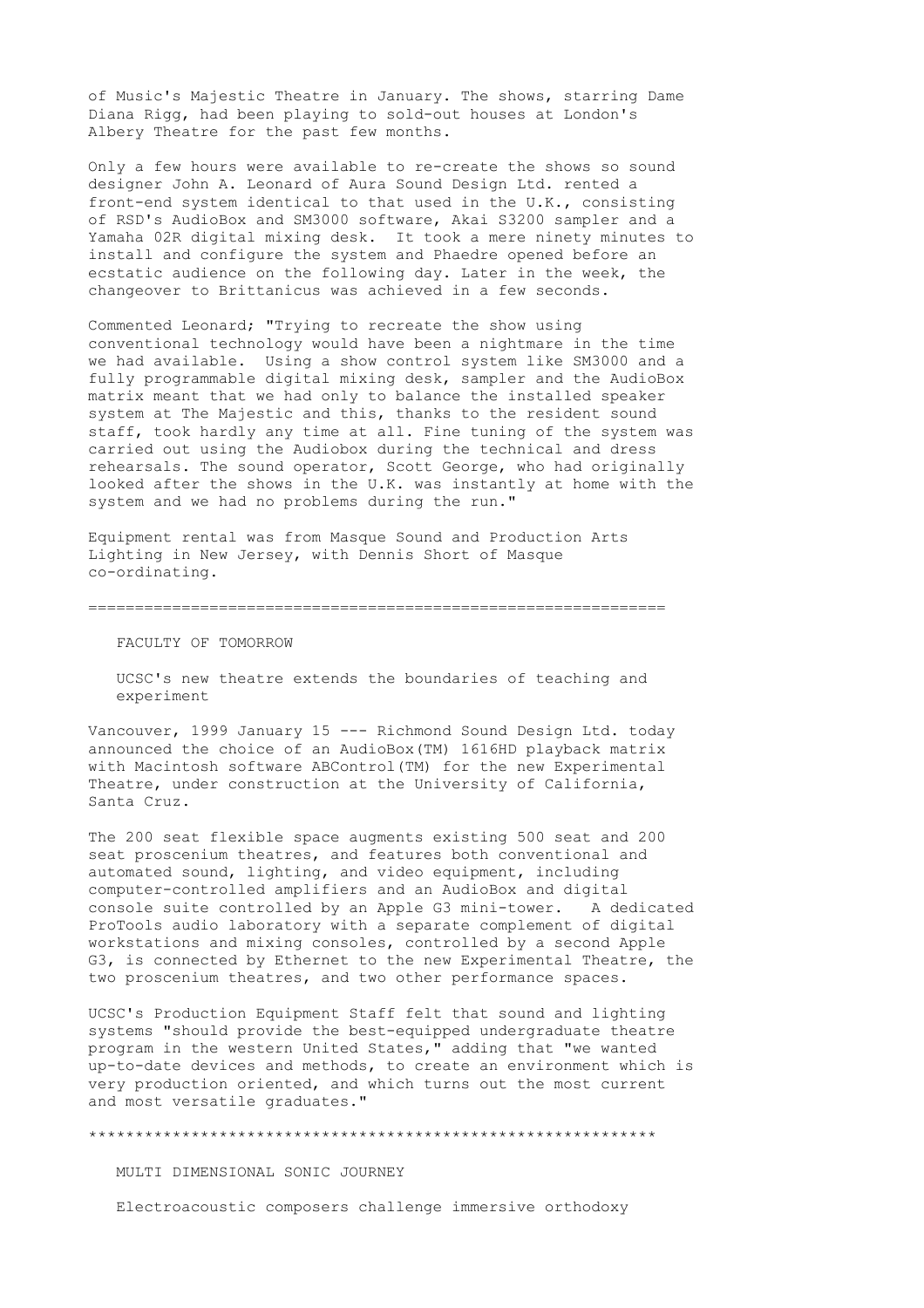Vancouver, 1998 December 21 --- Richmond Sound Design Ltd. today announced the use of an AudioBox(TM) 1616HD playback matrix with ABControl(TM) software for Macintosh as the diffusive audio control core in the touring spatial concert 'Sound Travels, which opened November 21st in Vancouver, Canada.

The Vancouver launch was the culmination of a month-long residency in spatial composition, and featured new works by composers Ned Bouhalassa, Darren Copeland, Kenneth Newby, Matt Rogalsky, Chris Rolfe and Hildegard Westerkamp. The Vancouver concert was in tribute to the international electroacoustic pioneer, the late Martin Bartlett, and coincided with the long-awaited release of the CD, "Burning Water," archiving his work.

More details on the concert and photographs can be found on Apple Computer's website:

http://www.apple.com/publishing/music/artofsound/

The Sound Travels tour continues across Canada, with a residency and performance at Concordia University (http://cec.concordia.ca) in Montreal February 8th and performances at the Music Gallery (+1-905/822-3918) in Toronto February 12th through 14th.

-------------------------------------------------------------

# EXPERIENCE PREFERRED

Immigration Inspires Immersive Installation

Vancouver, 1998 November 6 --- Richmond Sound Design Ltd. today reported installation of an AudioBox(TM) moving matrix sound source in Gallery One of the Immigration and Hellenic Archaelogical Museum (Melbourne, Australia). The gallery uses an array of immersive AV technologies to convey the immigration experience, including interactive CD's, a Philips digital video store, and the AudioBox, all coordinated by a dedicated show controller.

The sonic environment itself uses twenty-one loudspeakers and two subwoofers in three acoustic planes, allowing both horizontal and vertical movement to lend physical presence to sounds in the space. Sound design and show programming (contracted by Australian Business Theatre) was accomplished by Activated Space Pty. of Melbourne (phone +61 3 95720133; Fax +61 3 95720153) led by composer and computer musician Garth Paine, whose most recent commission Escape Velocity was featured at SIGGRAPH '98 and on tour through Europe, and whose previous commissions include MaP1, Moments of a Quiet Mind, and Ghost in the Machine at locations throughout Australia.

"The AudioBox" says Garth, "is a very cost effective way of using sound to bring an environment alive. The ability to change spatial positioning, equalization and delay on each channel in real time is absolutely essential to creation of engaging multimedia environments. As the public and our clients raise their expectations of the quality and dynamics of AV displays, products like the AudioBox will become indispensable in realizing design goals."

The museum installation is profiled, with photographs, at the web address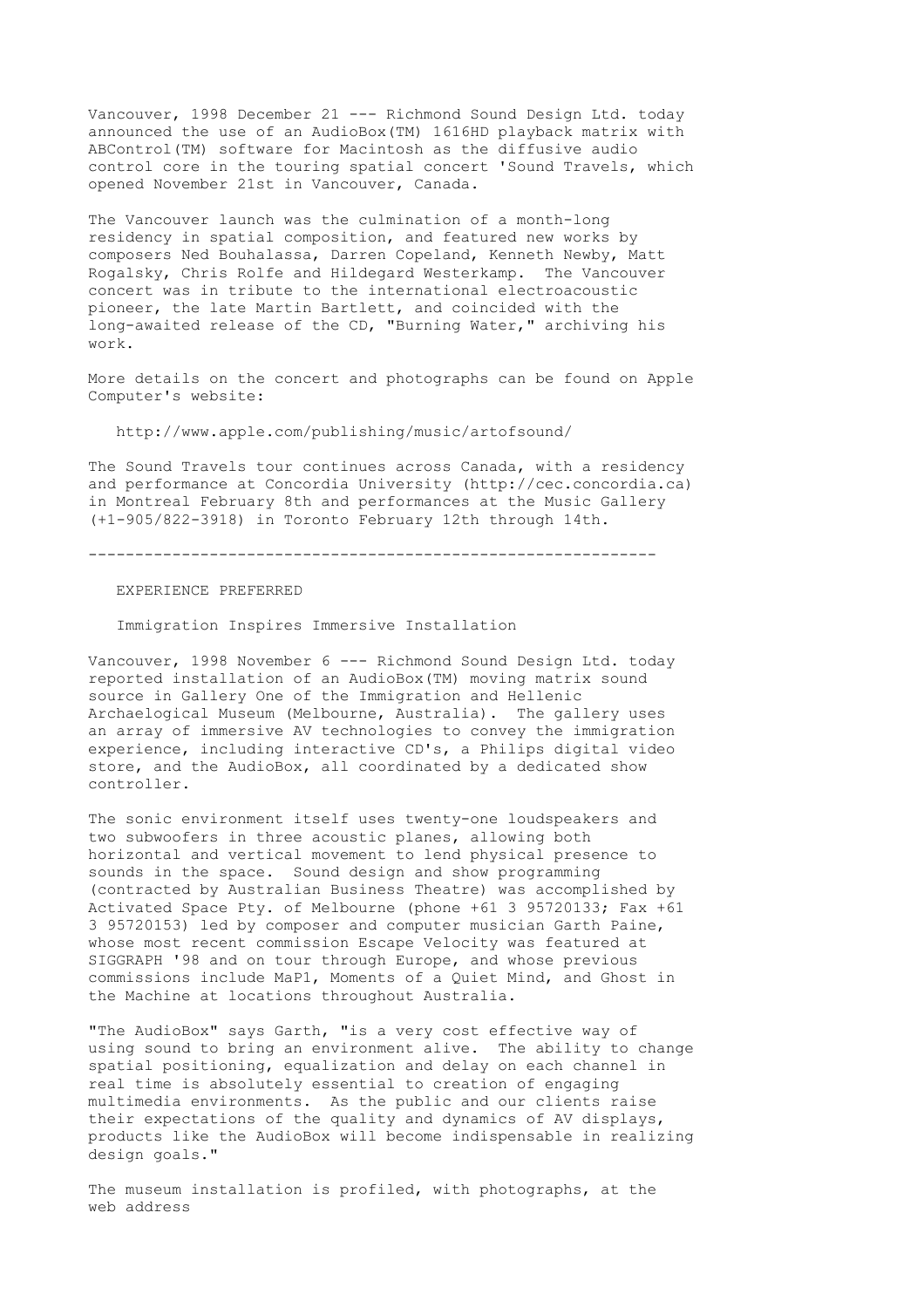http://www.creativeaccess.com.au/~garth

-------------------------------------------------------------

EASY AS ABControl(TM)

Spatial Composer for Macintosh Announced

Vancouver, 1998 October 21 --- Richmond Sound Design Ltd., today announced the release of Macintosh software ABControl V2.0, by Third Monk Software, for the AudioBox(TM) matrix sound source.

Developed by Chris Rolfe, a leading member of Canada's electroacoustic community, ABControl offers an assortment of real-time control surfaces for spatial manipulation of sound elements, based on a loudspeaker map of the enclosing venue. Sound moves so composed can be replayed in sequence from the computer, or installed aboard the AudioBox as .SHO files executable from any MIDI Show Control compatible show controller.

A specially constructed editor converts real-time recorded data into a series of visual placemarks for subsequent easy manipulation of loudspeaker levels. ABControl also includes intuitive controls for the EQ and delay features of the AudioBox on a cue-by-cue basis.

Pre-release versions of the software have been used in a number of electroacoustic concerts and West End shows, and the look and feel has garnered favourable comment from both electronic composers and theatrical sound designers.

-------------------------------------------------------------

AudioBox(TM) ACTIVATED

New ActiveX(TM) Control and Development Tools Announced

Vancouver, 1998 October 5 --- Richmond Sound Design Ltd. today announced the beta developer's release of the AudioBox ActiveX Control for the AudioBox matrix sound source.

The new ensemble allows third-party developers to communicate with the AudioBox using standard Windows programming procedures accessing the powerful AudioBox instruction set with simple functions. Intended for use in any Windows development environment supporting ActiveX controls, such as Visual Basic, Visual C++, Delphi or Java, the new control also includes extended support for multiple AudioBoxes in clustered or networked installations.

Charlie Richmond, President of RSD, said "Not only does the new AudioBox ActiveX Control make it easier to create third-party applications for specific markets, it makes it easier for our many software partners to maintain and upgrade code."

The developer kit and loaner hardware for development purposes are free to qualified developers upon application to RSD.

==============================================================

SMILES ALL AROUND

ShowMan Controller Propels EXPO Keynote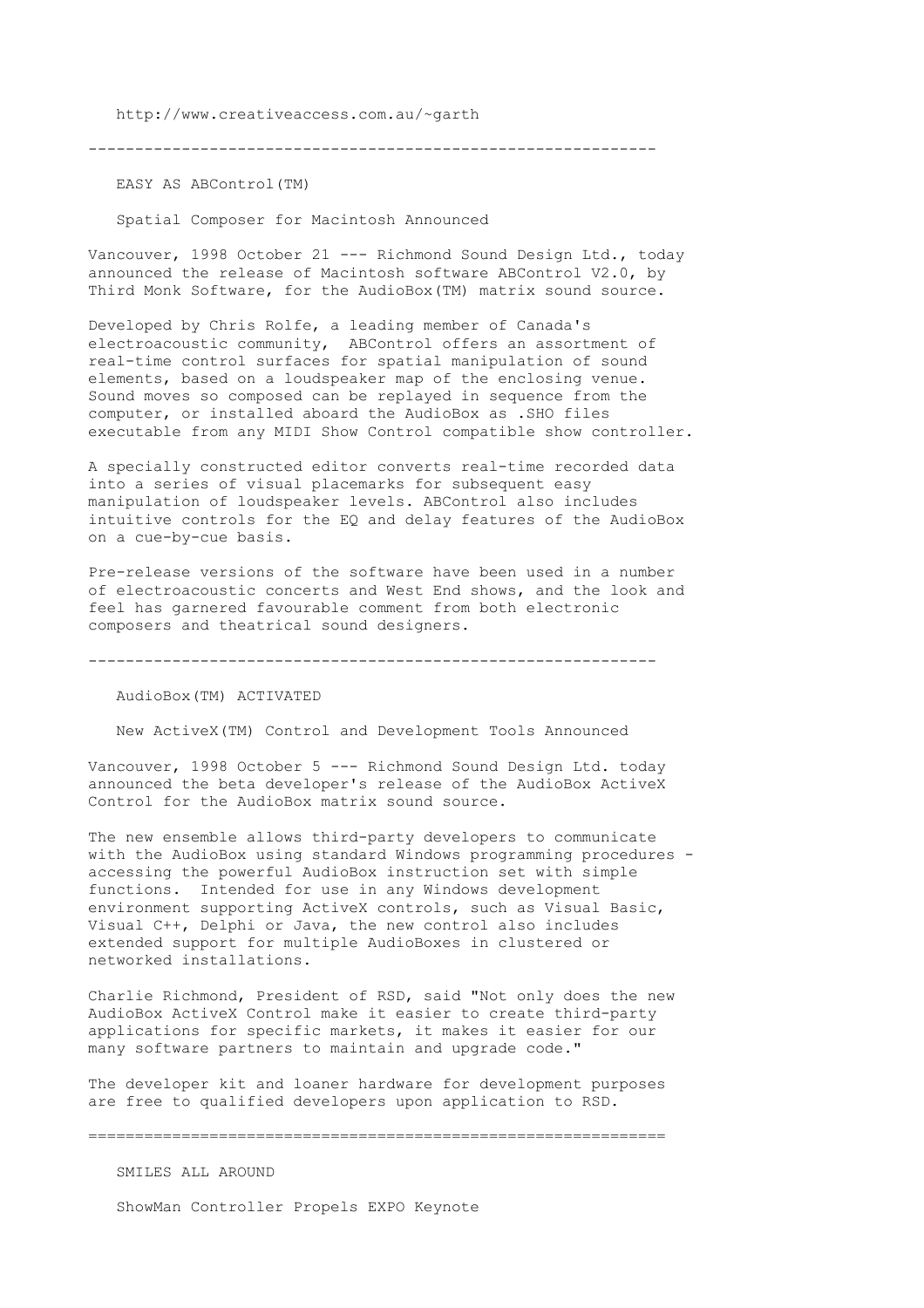Vancouver, 1998 October 2 --- Richmond Sound Design Ltd., manufacturers of sound and show control equipment, today reported the installation of a ShowMan(TM) Model NT/8 show control system as the central sequencer for the feature show 'The Millenium Smile' at the '98 Kyongju World Culture EXPO in South Korea.

The Expo, celebrating the triple theme of 'Inheritance, Harmony and Creation' as the kickoff to 'A Global Century of Culture,' is situated in Kyongju, the ancient capital of the 1000-year Shilla dynasty and currently one of Asia's most outstanding temple cities.

Producer Ki Churl Yoon of The Last Communication, Seoul (+82 2 585 6800) engaged Thoughtful Designs, Las Vegas (a PRG company) to provide and program a show control system for the fast-track installation, which integrates film and fixed projection, fixed and moving lights, pyrotechnics, moving scenery. lasers, special effects and multi-channel sound. Show Entertainment Producer is Big Kim, President of The Last Communication.

George Kindler, President of Thoughtful Designs (+1 702 221 8292) said "the short supply and contract schedule would not have been possible without the close cooperation of RSD and the other suppliers," adding that "the show is very well attended, with long lines and consistently full houses." 'The Millenium Smile' runs until November 10th. Information on the Expo may be obtained at the web address

http://expo98.provin.kyongbuk.kr

-------------------------------------------------------------

NETWORKING AT THE GUTHRIE

 SFX Software Links AudioBox(TM) to Euphonix console for Theatre Sound seminar"

Vancouver, 1998 September 8 --- Richmond Sound Design Ltd. today reported use of the AudioBox moving matrix sound source in the seminar 'Digital Audio Playback and Show Control for Theatre,' sponsored by Stage Research Inc. (Cleveland, OH, USA; phone +1 440 717 7510) and held August 14th at the Guthrie Theater (Minneapolis, MN, USA).

The Guthrie Theater boasts a recently installed 100 base-T Ethernet audio network with an NT audio server controlled by multiple Windows workstations. The AudioBox matrix provided spatial movements for computer generated sounds within loudspeaker patterns assigned by the Euphonix CS2000 main console. The entire delivery was sequenced using Stage Research's SFX 5.20 software.

The Guthrie's resident sound designer, Scott Edwards, noted for a layered, cinematic approach to sound playback, said "aside from the seamless integration, I'm most excited by the control and consistency the system offers." Carlton Guc, President of Stage Research, added that "the AudioBox is a feature-rich unit which provides zoned fades with minimum computer outputs." The seminar, which attracted 25 participants, is one of a series of scheduled presentations by Stage Research in technically advanced theatres throughout the US.

-------------------------------------------------------------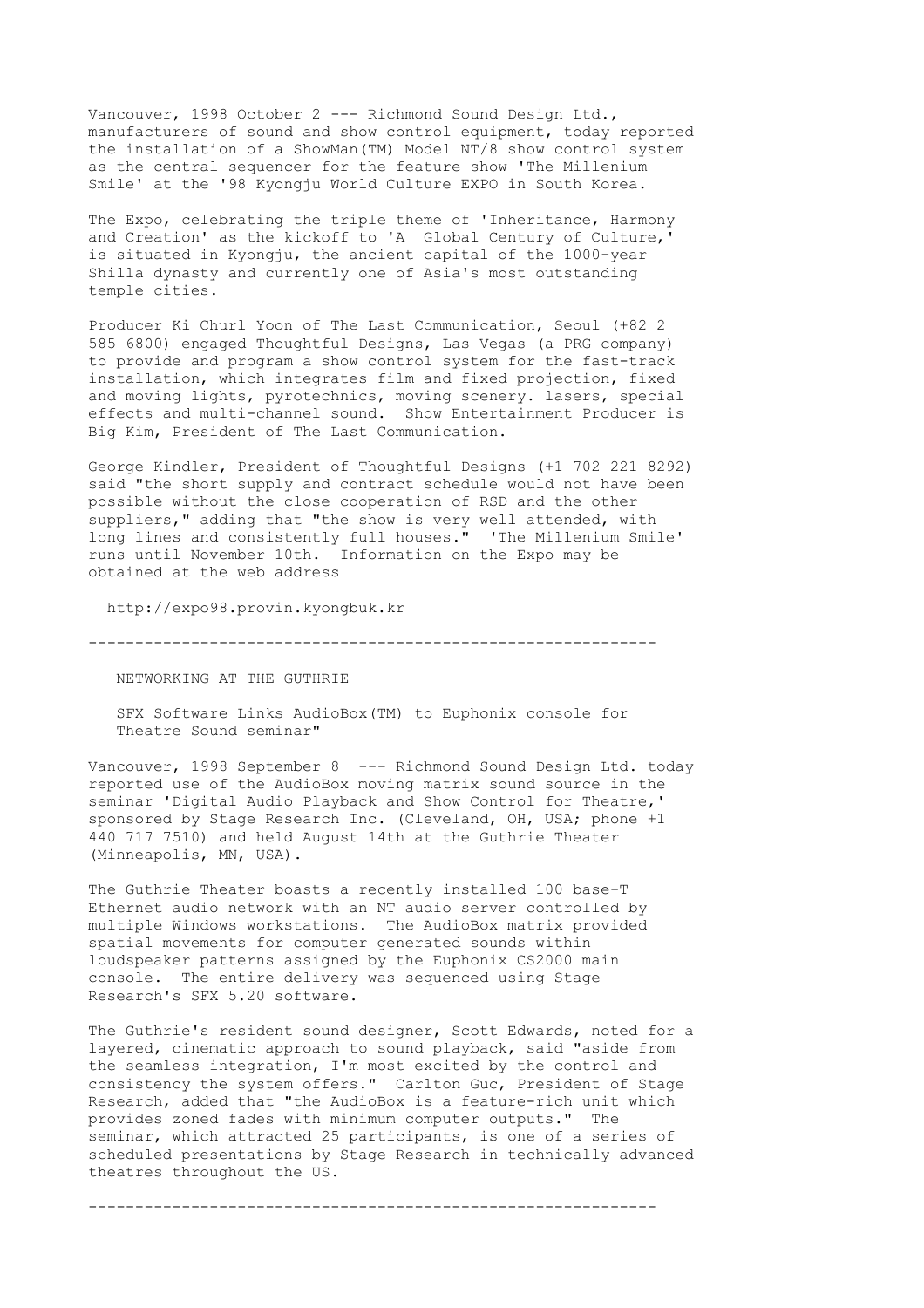### NON STOP PERFORMANCE

AudioBox(TM) logs time in three West End productions

Vancouver, 1998 September 2 --- Richmond Sound Design Ltd. today reported that an AudioBox(TM) moving matrix sound source originally sourced for 'The Judas Kiss' by the Almeida Theatre Company (London, UK) has been in constant use on three subsequent West End productions.

The unit, slated for permanent installation after the original run, has instead been featured in Jonathan Kent's acclaimed production of 'Naked' (by Luigi Pirandello and starring Juliette Binoche) at the Playhouse Theatre, in Howard Davies' stunning 'The Iceman Cometh' (with Kevin Spacey) at the Old Vic, and in a new translation of Racine's 'Phaedre' (by Poet Laureate Ted Hughes and starring Dame Diana Rigg) at the Albery Theatre.

Paul Clay, production manager for the Almeida, comments that "the AudioBox and the 02R console obtained with it are the most cost-effective pieces of sound equipment we have purchased. We can adapt them to each location with an absolute minimum of time and money." John Leonard, sound designer for many Almeida shows, concurs "I no longer have a problem running out of matrix sends, reconfiguring during a show, or in generally experimenting with different sound scenarios. The onboard processing, delay and playback facility means that the Almeida tours far less equipment, with minimum real-estate. All I want now is for the Almeida to get a second AudioBox for their own space."

#### ==============================================================

# WHEN LIGHTNING STRIKES

Windows Show Sequencer Provides Quick Show Turnaround

Vancouver, 1998 August 18 --- Richmond Sound Design Ltd. today announced the installation of their Windows NT show control software, ShowMan(TM), in a restoration of the volcano attraction at Adventure Island FEC in Orange Beach, Alabama, USA.

The Adventure Island volcano, combining powerful smoke, compressed air, audio and lighting systems, is one of the most durable and popular attractions on the Gulf Coast. Facility owner Frank Hughes was devastated when the landmark structure received a direct lightning strike.

Nation-wide systems contractor All Pro Sound (Pensacola, Florida; phone +1-850/432-5780) completed the restoration in a mere two weeks, in time to salvage the summer season. Project manager Chuck Walthall, a veteran of the original RSD build, said "we were given a grand opportunity to upgrade to the Windows environment. ShowMan, the new NT program is really slick. It's simple, yet incredibly powerful."

The fast changeover was aided by direct import of cues from the Stage Manager® 3000 controller damaged in the strike. Systems administrator T. J. Ward converted a total of six shows to comprise the overall performance sequence, and at completion, was dubbed 'Volcano Master'.

\*\*\*\*\*\*\*\*\*\*\*\*\*\*\*\*\*\*\*\*\*\*\*\*\*\*\*\*\*\*\*\*\*\*\*\*\*\*\*\*\*\*\*\*\*\*\*\*\*\*\*\*\*\*\*\*\*\*\*\*\*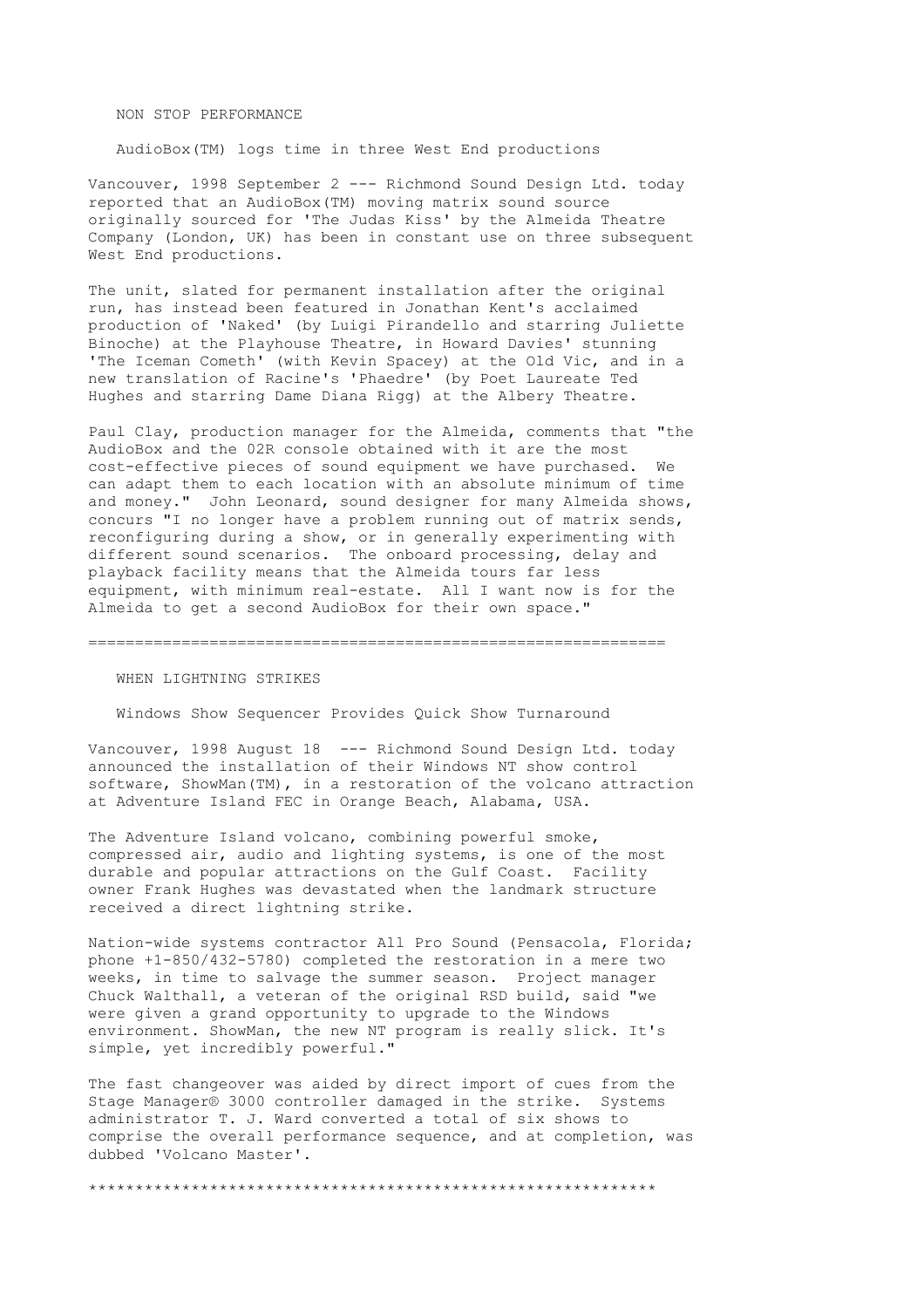THE CONTROL DISCUSSION

New Internet Mailing List Discusses Show Control

Vancouver, 1998 August 4 --- Richmond Sound Design Ltd. today announced the creation of a public internet mailing list specifically for discussion of the technical aspects of show control.

The new list is intended as a forum for discussion of any facet of show control, providing a useful resource for advanced users and novices alike. The Show Control Mailing List's archive and subscription web site is:

http://www.talklist.com/forms/show-control/

Charlie Richmond, list administrator, said "It's a delight to host such a list. We have seen show control occasionally discussed on theatre sound and stagecraft lists, and in newsgroups. This now provides a forum for exclusive and non-partisan discussion of the field." Mr. Richmond noted that the majority of senior practictioners in the show control arena have been invited and are on the list.

The Show Control Mailing List began quietly on July 31 and now has over 170 subscribers.

-------------------------------------------------------------

MIDI CAPTIVE RELEASED

Windows Show Sequencer Boasts Advanced Message Capture

Vancouver, 1998 July 9 --- Richmond Sound Design Ltd. today announced the addition of the MIDI Message Capture facility in their Windows NT show control software, ShowMan.

The new facility time-stamps incoming MIDI messages and allows the contents and cadence of external controllers to be easily incorporated into the master controller. The captured messages can also be edited for content, and adjusted in absolute or offset timing, for complete smoothing and refinement of cues.

Charlie Richmond, President of RSD, said "We have had lots of requests for this capability and we are very pleased to announce it is now available!" Current ShowMan licensees may upgrade directly from our web site and the demo version on the web site also includes the new feature.

-------------------------------------------------------------

A SOUND ALLIANCE

Two TCI Sound Product Winners Team Up

Vancouver, 1998 June 24 --- Richmond Sound Design Ltd. today announced support for the AudioBox(TM) matrix sound source in professional versions of the popular theatrical sound software, SFX, by Stage Research, Inc. (Cleveland, OH, USA; phone +1-440/717-7510; http://www.stageresearch.com)

SFX Pro Audio and SFX Show Control are now equipped with AudioBox Tools, seamlessly integrating external playback and routing with the internal soundcards and pushbutton user interface that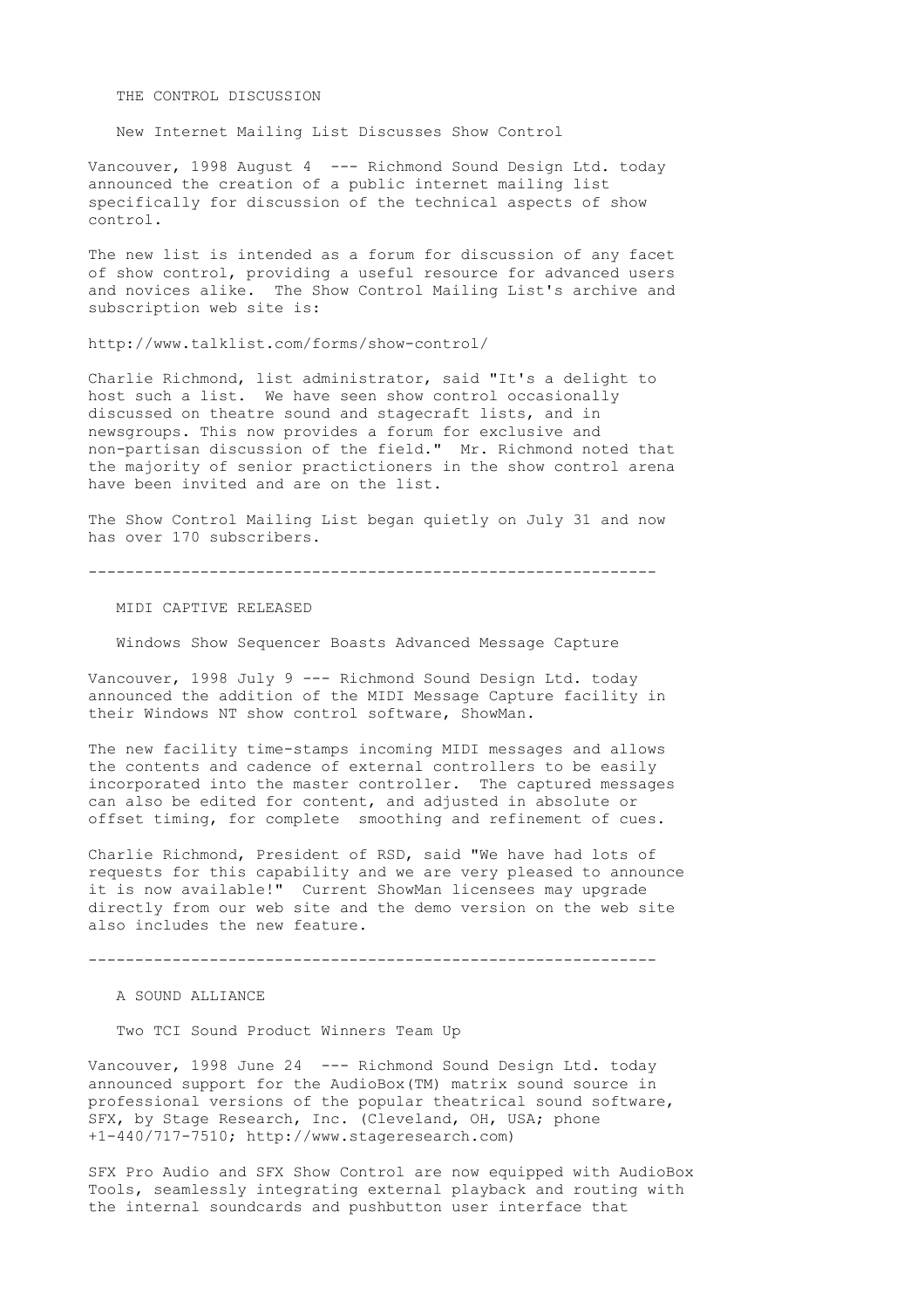characterize SFX. The new Tools emphasize Stage Research's commitment to provide a uniform and easy operating experience, regardless of device.

Carlton Guc, President of Stage Research, said "it makes sense to take the best of the best and make them work together," adding that "dedicated hardware always points the way for computer solutions." SFX was named TCI Sound Product of the Year in 1996; the AudioBox won this award in 1998.

-------------------------------------------------------------

SONIC LANDMARK

Revolutionary Sound Tower redefines urban acoustic experience

Vienna, 1998 June 8 --- Richmond Sound Design Ltd. (RSD) today announced the commissioning of the interactive 'Klangturm' (Sound Tower) in St. Poelten, Austria. The core of the Sound Tower is an RSD AudioBox moving matrix sound source controlled by the public, performance artists and audio technicians via a Crestron MIDI control system.

A bold statement in real time sonic sculpture, the 62 meter high, eight floor, tower hosts a variety of urban soundscape experiments, including sound cascades, environmental ambience, audio 'donations', variations in the tower's internal acoustics, concerts, and teleperformance -- all in St. Poelten's civic core.

On each floor there is something different to do or watch. On the outside of the tower there are loudspeakers mounted on each edge from top to bottom.

Klangturm was fitted by MOCOM Communication Systeme GmbH, Vienna (Harald Steindl, hsteindl@mocom.via.at) and the responsive audio and control network was conceived, built and programmed by MOCOM's Walter Thornton. Steindl says "The whole idea is to 'load' the AudioBox with all setups to work the tower in an unattended fashion. For the future there are all sorts of crazy ideas, like interactive furniture making sounds depending on how you interact with it." The official web site for the Sound Tower is http://www.klangturm.at

\*\*\*\*\*\*\*\*\*\*\*\*\*\*\*\*\*\*\*\*\*\*\*\*\*\*\*\*\*\*\*\*\*\*\*\*\*\*\*\*\*\*\*\*\*\*\*\*\*\*\*\*\*\*\*\*\*\*\*\*\*

THE VISION IS CLEAR

 Three New Shows Toast Latest Royal Caribbean Cruise Lines Build

Miami, May 29, 1998 --- Richmond Sound Design Ltd. today announced that a Stage Manager® 4000 show controller operates three productions aboard Royal Caribbean Cruise Lines' newest build, 'Vision of the Seas,' namesake of the 'Vision' class.

'Rock On Broadway' (written by Peter Grey Terhune) 'Rhythm Nation' (written by Clint Holmes) and 'Make Mine Broadway' (written by Lenore San Angelo) were all directed by Mark Dow and produced in-house by RCCL, under veteran executive producer Gene Hull. Showroom audio was provided by Clair Brothers Audio (Lititz, PA) with the showroom automation system supplied by Harbour Marine Systems of Miami, FL. Creative Television Communications (Boca Raton, FL) provided video and audio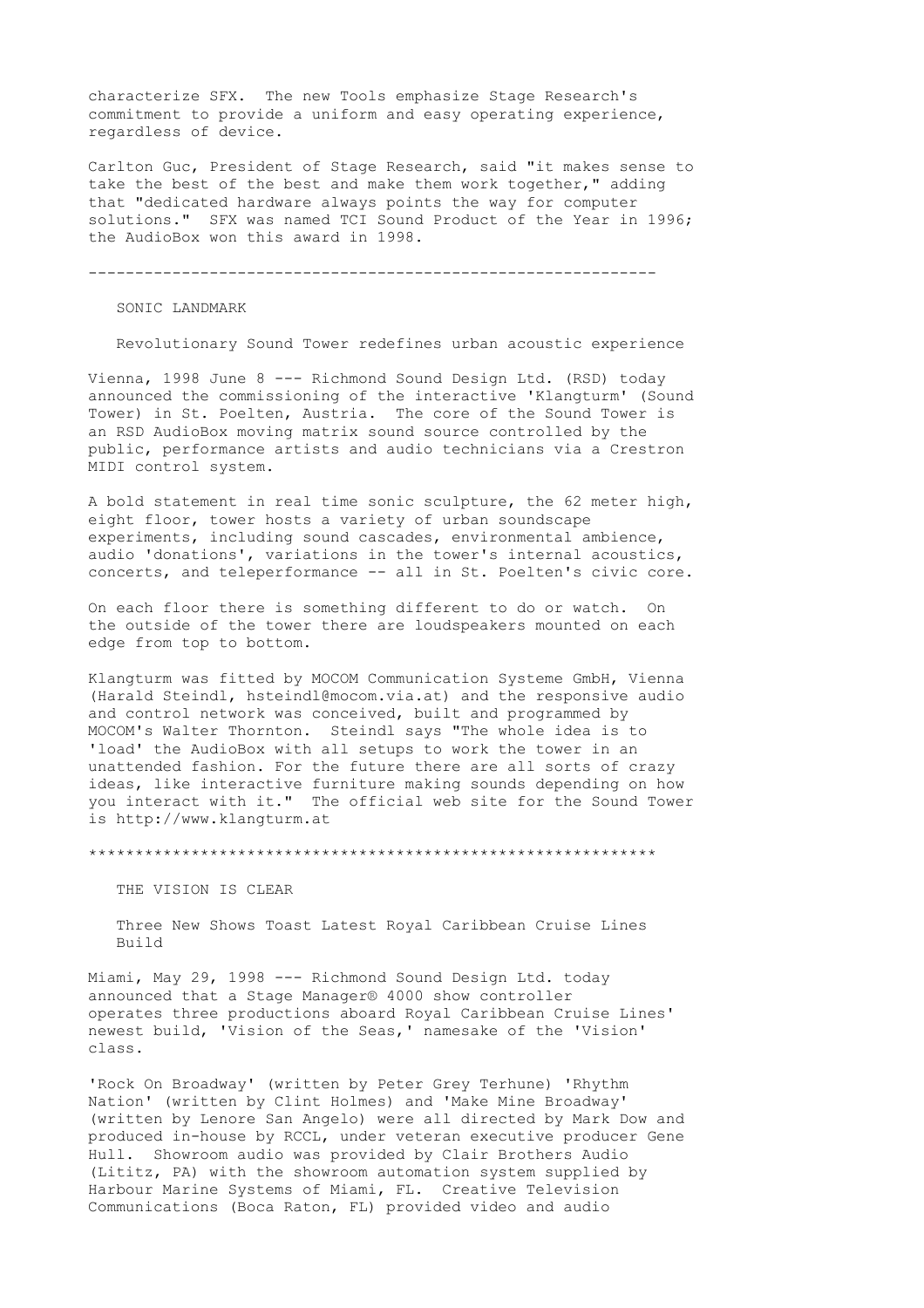mastering, additional scoring, and show programming for all three productions.

John Potts, President of Creative Television, enjoys the pressure, noting "It's a challenge to put three full productions in the same ship at once. We're very pleased. With the RSD system, we can complete three shows in the time of two."

-------------------------------------------------------------

WILDE SOUND

AudioBox(TM) featured twice in 'The Judas Kiss'

London, 1998 May 22 - The AudioBox(TM) moving matrix sound source and Stage Manager® 3000 sequencing software were used in two productions of David Hare's new play, "The Judas Kiss," by the Almeida Theatre Company, London, UK.

The London production was directed by Sir Richard Eyre at the Playhouse Theatre, and starred Liam Neeson as Oscar Wilde. John Leonard of Aura Sound Design Ltd., London, provided the design and equipment. The show transferred to the Broadhurst Theatre, New York, for a limited engagement, with equipment provided by Walter Yurgel of Masque Sound & Recording Corp. John D. Owens of Aura Sound Design supervised the transfer, noting "the arrival of the ABEdit software made the set-up even easier." Long-time Almeida colleague Clayton Steward supervised daily operations.

"The Judas Kiss" is the third production by Almeida to transfer from London to Broadway, following award-winning productions of "Medea" and "Hamlet," both of which used Stage Manager 3000 sequencing.

-------------------------------------------------------------

SHOWMAN DEBUTS!

New software revolutionizes PC-based show control

Vancouver, 1998 February 6 - Richmond Sound Design Ltd. today announced the release of ShowMan show control software for Windows NT.

Two years in the coding by NT expert Loren Wilton, ShowMan duplicates on the affordable PC platform the legendary power of our true multitasking standard, Stage Manager®. ShowMan boasts all of the features of Stage Manager, including multiple simultaneous cue lists, manually fired cues, the full command sets of MIDI, MIDI Show Control and MIDI Machine Control, and switchable time code lock. ShowMan also incorporates a fast-update feature allowing cues to be retimed in cadence with musical or stage action. Any of the thousands of shows written using Stage Manager can be quickly imported into ShowMan.

ShowMan includes dedicated device editors for RSD hardware components, especially the new AudioBox(TM), and will soon offer programming screens for virtually all popular lighting consoles and show control units.

-------------------------------------------------------------

SHOW CONTROL IN HONG KONG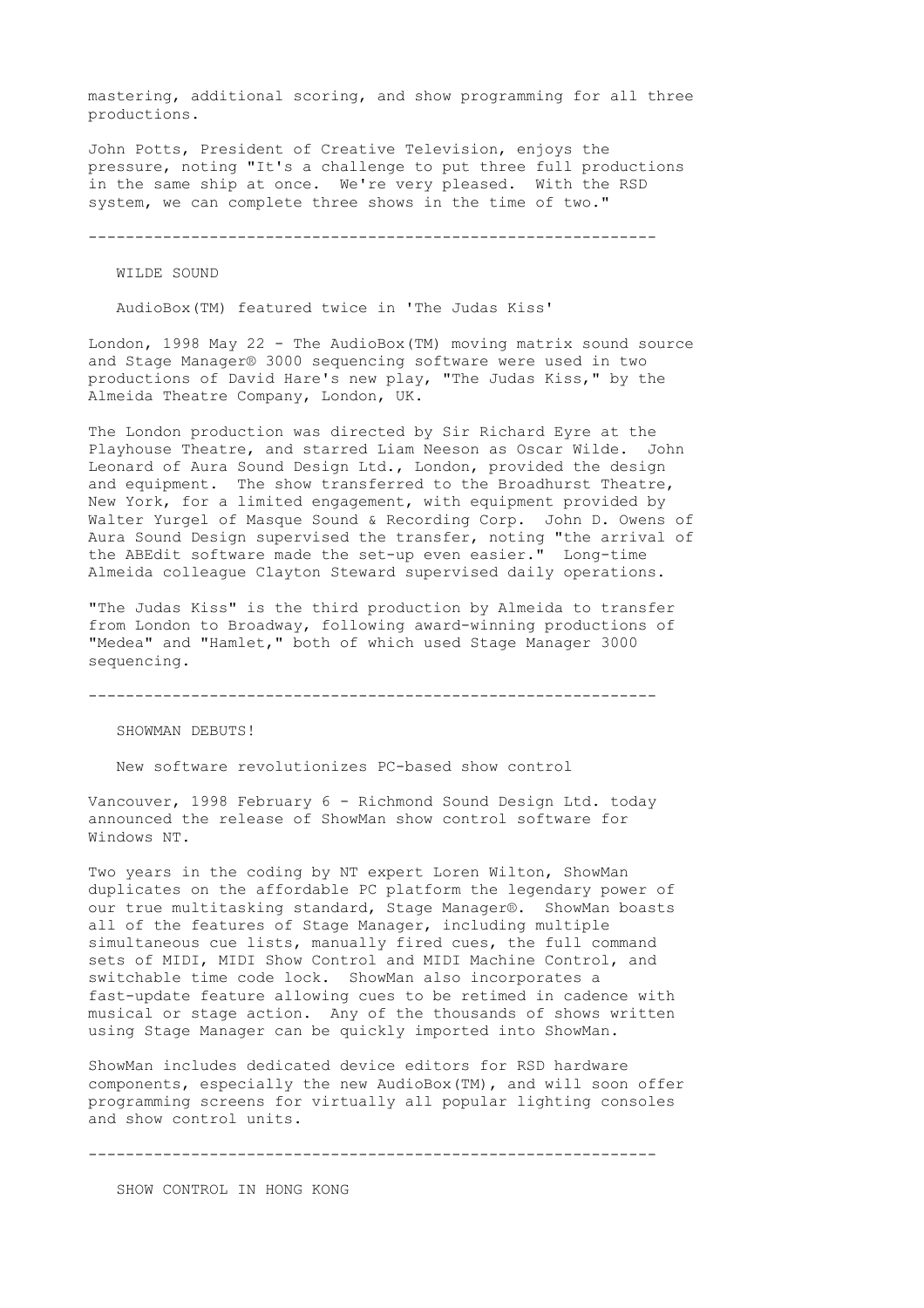A Tiger Talk

Hong Kong, 1998 January 28 - Five-day course in show control at Hong Kong Academy for Performing Arts

Stage Manager software was used in a five-day course in show control techniques, presented by RSD general manager Ken Bell at the Hong Kong Academy of Performing Arts (HKAPA).

The course, offered to both Academy faculty and venue technical staff, covered data communications, lighting control, MIDI and MIDI Show Control, broadcast automation, network protocols, and industrial automation using programmable logic controllers (PLC's).

Aubrey Wilson, Dean of HKAPA's School of Technical Arts, said that "the course material assists us greatly in developing our own curricula for show control instruction." Philip Soden, Associate Director of Operations, added "the course helps us in designing the show control infrastructure planned for our three venues: the Lyric Theatre (1181 seats), the Drama Theatre (415 seats) and the Studio Theatre (120 seats)."

HKAPA is the foremost institution granting degrees for performance technical arts in the Asia-Pacific region. Graduates of the Academy compose the elite of technical decision makers in this fast emerging geographical area.

-------------------------------------------------------------

MIDI MAKES MANIPULATION MARVELOUS

Hearing Voices in the Telephone

Princeton, 1998 January 2 - Custom assembly animates Princeton exhibit.

A custom MIDI telephone assembly provides telephone decoding and control in the exhibit 'Voices' at the Cotson Children's Collection, Firestone Library, Princeton University (Princeton, NJ).

The children's collection, themed by exhibition designer Lynne Breslin, encourages library study through actual experiences of character and story. The 'Voices' exhibit was designed by Ben Rubin (Electronic Arts Research Studios, New York, +1-212/965-8824) and allows children to create fictional characters by altering their voices as they talk to each other. The exhibit uses two pairs of ordinary phones at opposite ends of the room, with advanced MIDI processing in the signal chains. Exhibit fabricators Maltbie Associates (Mount Laurel, NJ) performed the on-site installation.

Of the custom assembly, Ben Rubin remarked that "the Richmond people were very insightful into what we wanted, and were very creative in coming up with the equipment exactly as we needed." 'Voices' is one of three exhibits designed by Rubin in the children's collection.

-------------------------------------------------------------

AUDIOBOX FOR DEVELOPERS

Development Units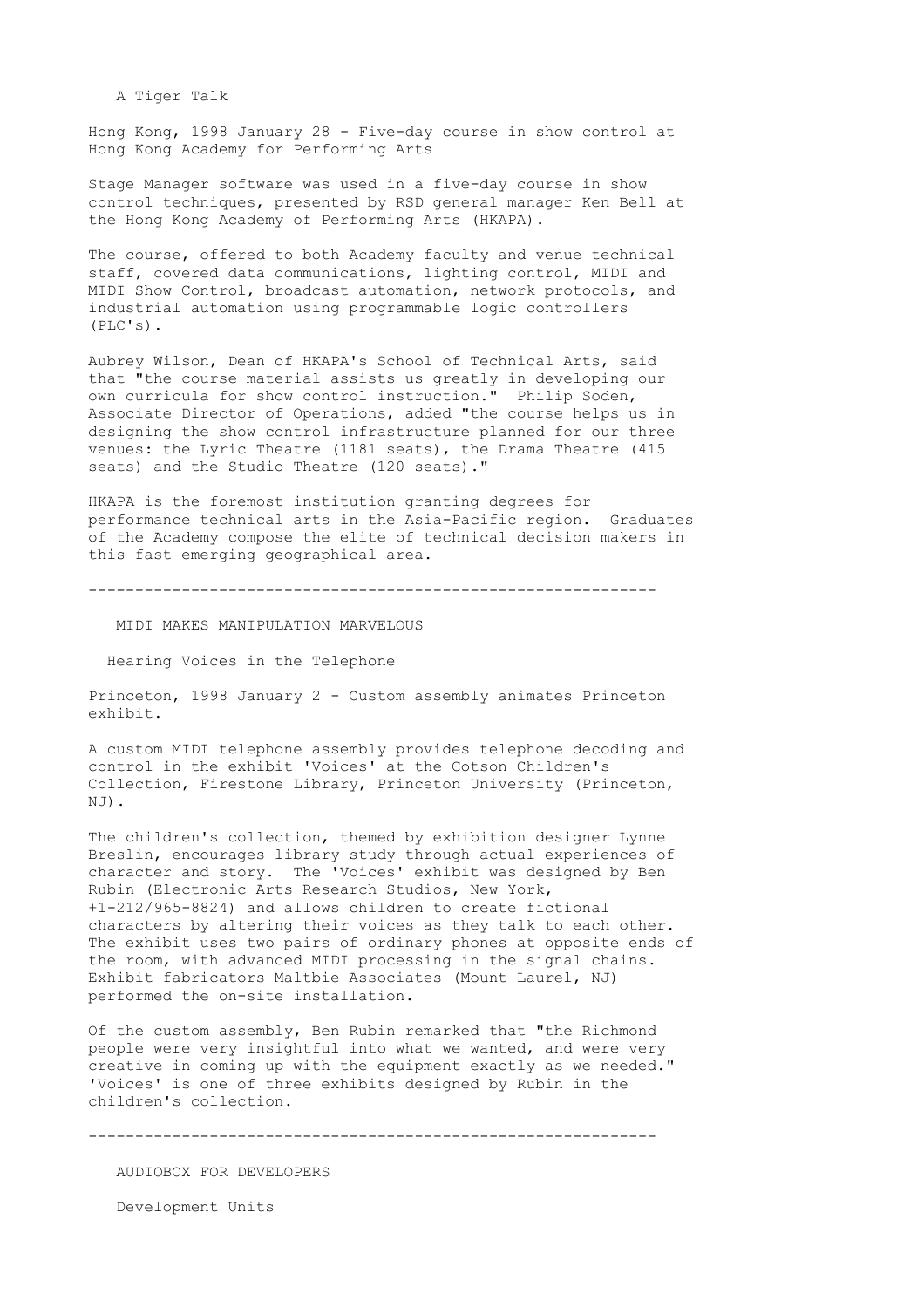Vancouver, 1998 January 2 - A limited number of AudioBoxes are available for software development and evaluation purposes. To apply for for evaluation status, please contact Charlie Richmond, CharlieR 'at' RichmondSoundDesign 'dot' com

-------------------------------------------------------------

### THE ACCOLADES OF INDUSTRY:

AudioBox(TM) named as Sound Product of the Year

New York, 1997 December 19 - The AudioBox(TM) moving matrix sound source has been named as a Sound Product of the Year by the prestigious magazine Theatre Crafts International (Jacqueline Tien, Publisher; David Johnson, Editor).

Ken Bell PE, General Manager, expressed delight at the award, noting "the TCI judges, who have diverse theatrical, themed and technical backgrounds, look at audio products all year long and at many trade shows. Amidst such a large field, we're honored to have been chosen by qualified people as having developed an outstanding product."

The award was presented at the 30th anniversary celebration of Theatre Crafts International, held December 12th in New York. David Johnson, editor of TCI, remarked that "not only was 1997 a watershed year for Theatre Crafts International, it was also a banner year for audio products in the theatrical and themed industries."

==============================================================

AUDIOBOX IN HONG KONG

My Fair Sound

Hong Kong, 1997 December 12 - A Stage Manager® 3000 controller, in conjunction with an AudioBox (TM) matrix, was the sound source in Springtime Productions' (Hong Kong) latest musical drama, 'Pygmalion.' The system was supplied by Dino Technology Ltd. of Hong Kong (Amornthep Tantikovit, Technical Manager).

Sound Designer Joey Chan specified the units to handle all sound system controls, saying "RSD products are indispensable tools to the sound designer. I am pleased with the comprehensive functions and flexibility of the Stage Manager system."

The production was staged at the Lyric Theatre of the Hong Kong Academy of Performing Arts (HKAPA). The Academy is the first institution in the Asia Pacific region to offer degree courses in technical production and professional performance.

-------------------------------------------------------------

YOUNG PEOPLE AT THE TOP OF THE CLASS

Stage Manager® on the Case

Toronto, 1997 October 25 - Young People's Theatre Establishes New Ground with Children's Musical

A Stage Manager 500 show controller is being used on the Young People's Theatre (Toronto, Canada) production of 'Jacob TwoTwo's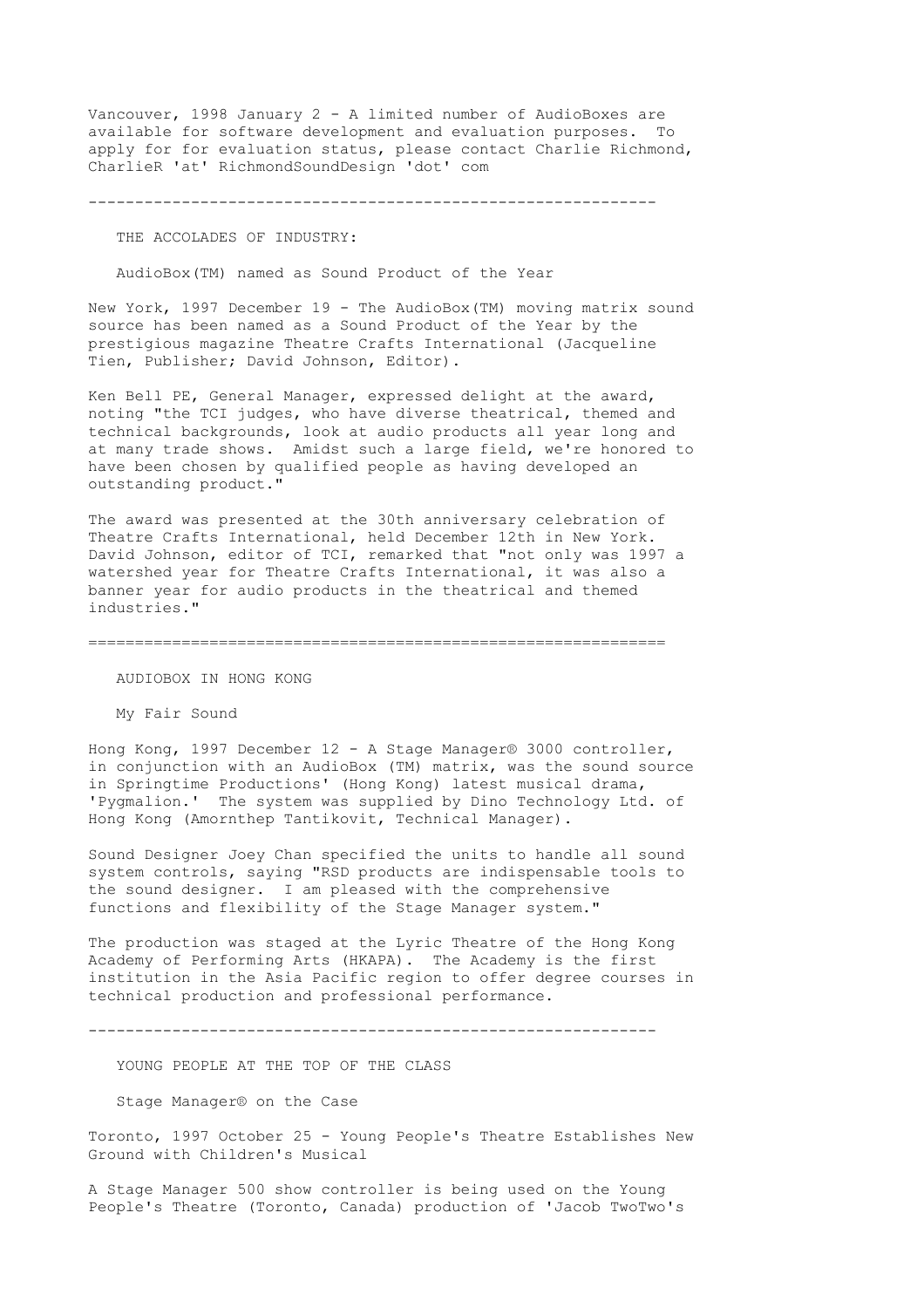First Spy Case,' written by noted Canadian author Mordecai Richler.

Setting new standards for children's theatre, the production is a full musical including a four piece band which will "sound like and orchestra through the magic of the sampler" according to Todd Charlton, Sound Designer for the production. A total of ten wireless microphones are used on the performers.

Charlton states that he prefers Stage Manager because it's "fast, easy to use, and works perfectly every time." The Stage Manager system controls all four reverb effects devices by changing programs for each song, a sampler for additional sound effects plus the Mackie MIDI-controlled console and a PC running SAW software by Innovative Quality Software, providing hard disk sound effects.

==============================================================

COMMAND/CUE CONCURRENT LIVES

Knowing Your Sound

Winnipeg, 1997 October 10 - Manitoba Theatre Centre (MTC) uses CD technology to fast track new production.

Sound design is underway for Manitoba Theatre Centre's (Winnipeg, Manitoba, Canada) production of "A Perfect Ganesh," using a combination of recorded computer samples and in-house CD's mastered on a new CD recording system. Playback sounds are spatially distributed through a custom RSD COMMAND/CUE® router controlled by CONCURRENT(TM) software, while MIDIShowCD(TM) software on the same computer sequences the CD's. Asimware's MasterISO(TM) is used to create the custom CD's.

"It really is terrific" says David Wallace, MTC's head of audio," I can read off the 12X CD source directly into the Samplitude(TM) editor, play it off the sound card while editing, and burn it to CD as soon as the edit is complete. The sequencing software works great, too, giving me instant starts."

"A Perfect Ganesh" was written by Terrence McNally and concerns two women travelling to India for self-enlightenment. Sound Designer Suzanne Clampett, a McGill Tonmeister graduate noted for a recent design of "The Heiress," reports including the sound track of a particular Indian soap opera for the utmost in authenticity.

==============================================================

## TEACHING SHOW CONTROL

Show Control Offered In Ivy League

New Haven, 1997 October 1 - Stage Manager® software used in first Yale University course on show control

A Stage Manager 500 show control system will be used for the MIDI portion of the course 'Control Systems for Live Entertainment', taught this semester at Yale University (New Haven, CT) by John Huntington, author of the book with same title.

"I'm really excited about this course" says Mr. Huntington, "since, although there have been various short workshops